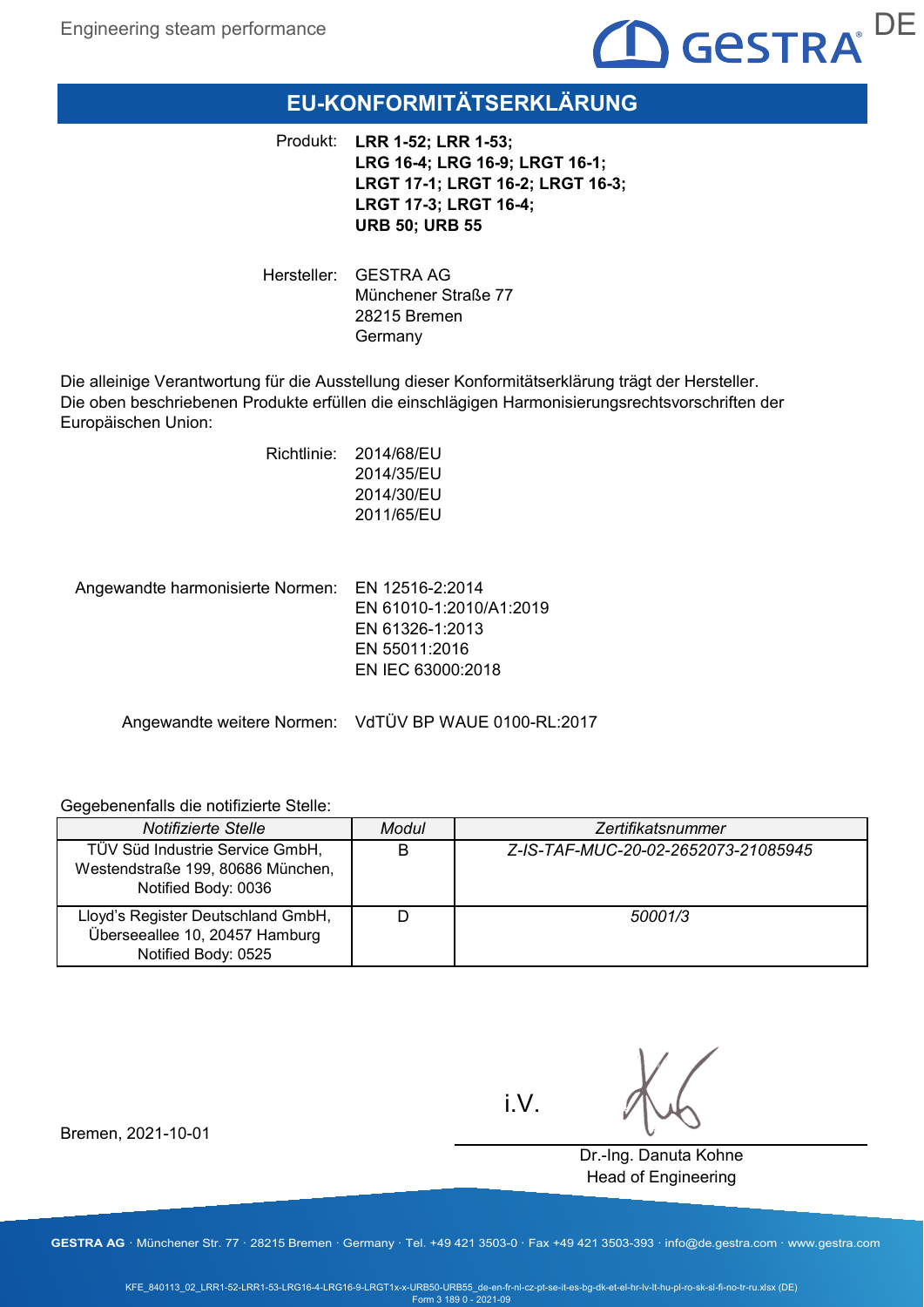

# **EU DECLARATION OF CONFORMITY**

**LRR 1-52; LRR 1-53;**  Product: **LRG 16-4; LRG 16-9; LRGT 16-1; LRGT 17-1; LRGT 16-2; LRGT 16-3; LRGT 17-3; LRGT 16-4; URB 50; URB 55**

Manufacturer: GESTRA AG Münchener Straße 77 28215 Bremen Germany

This declaration of conformity is issued under the sole responsibility of the manufacturer. The products of the declaration described above are in conformity with the relevant Union harmonisation legislation:

| Directive: | 2014/68/EU |
|------------|------------|
|            | 2014/35/EU |
|            | 2014/30/EU |
|            | 2011/65/EU |
|            |            |
|            |            |
|            |            |

Applied harmonized standards: EN 12516-2:2014 EN 61010-1:2010/A1:2019 EN 61326-1:2013 EN 55011:2016 EN IEC 63000:2018

Applied other standards: VdTÜV BP WAUE 0100-RL:2017

#### Where applicable, the notified body:

| <b>Notified Body</b>                                                                        | Module | Certificate No.                     |
|---------------------------------------------------------------------------------------------|--------|-------------------------------------|
| TÜV Süd Industrie Service GmbH,<br>Westendstraße 199, 80686 München,<br>Notified Body: 0036 | B      | Z-IS-TAF-MUC-20-02-2652073-21085945 |
| Lloyd's Register Deutschland GmbH,<br>Überseeallee 10, 20457 Hamburg<br>Notified Body: 0525 |        | 50001/3                             |

Bremen, 2021-10-01

(original signature see page 1)

Dr.-Ing. Danuta Kohne Head of Engineering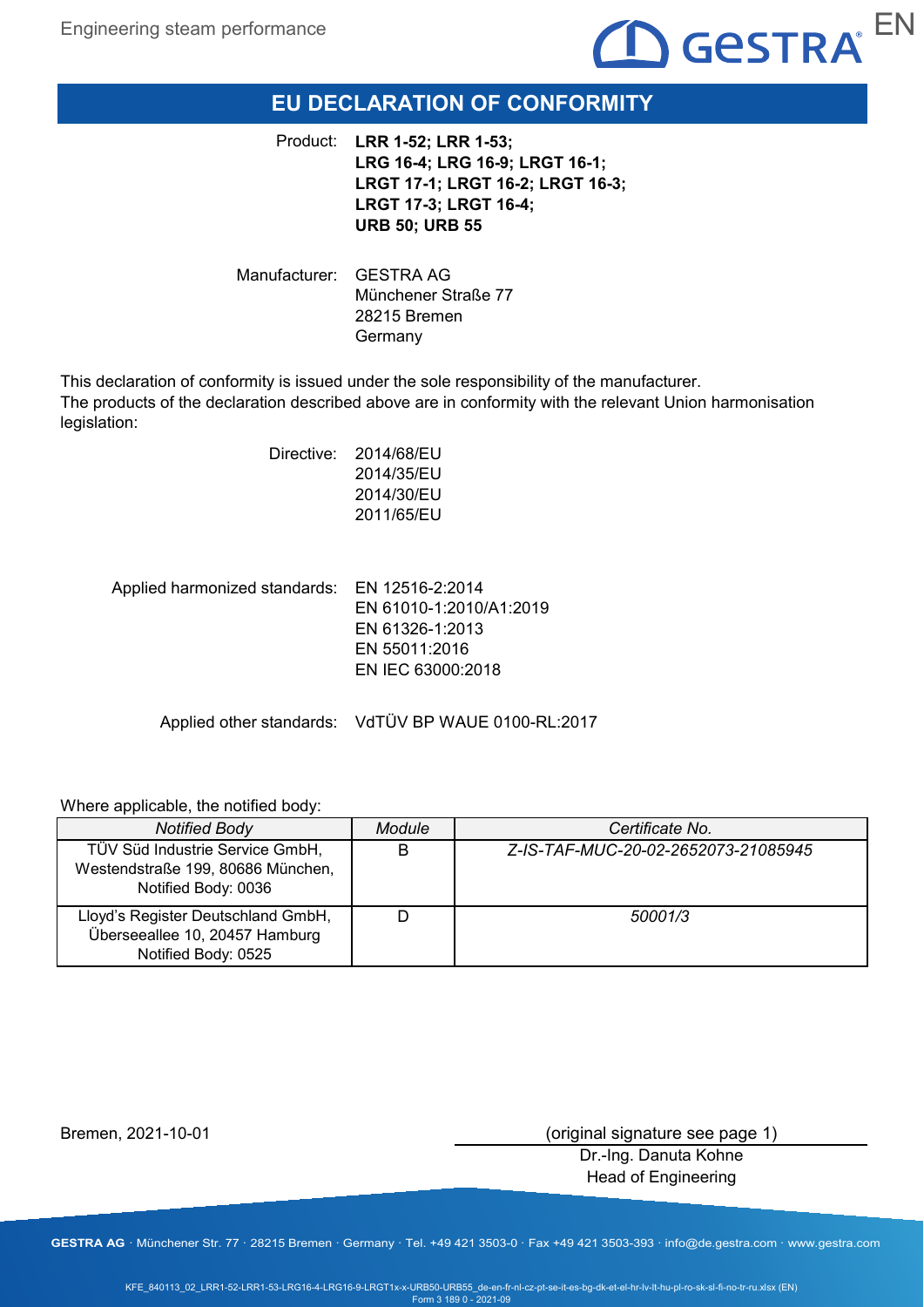

### **ЕС декларация за съответствие**

**LRR 1-52; LRR 1-53;**  Продукт: **LRG 16-4; LRG 16-9; LRGT 16-1; LRGT 17-1; LRGT 16-2; LRGT 16-3; LRGT 17-3; LRGT 16-4; URB 50; URB 55**

Производител: GESTRA AG Münchener Straße 77 28215 Bremen Germany

Производителят носи единствената отговорност за издаването на тази декларация за съответствие. Горепосочените продукти отговарят на съответните предписания за хармонизиране на Европейския съюз:

> Директива: 2014/68/EU 2014/35/EU 2014/30/EU 2011/65/EU

| Приложени хармонизирани EN 12516-2:2014 |                                    |
|-----------------------------------------|------------------------------------|
|                                         | стандарти: EN 61010-1:2010/A1:2019 |
|                                         | EN 61326-1:2013                    |
|                                         | EN 55011:2016                      |
|                                         | EN IEC 63000:2018                  |
|                                         |                                    |

Други приложени стандарти: VdTÜV BP WAUE 0100-RL:2017

#### Ако е приложимо, нотифицираният орган:

| Нотифициран орган                                                                           | Модул | Номер на сертификат                 |
|---------------------------------------------------------------------------------------------|-------|-------------------------------------|
| TÜV Süd Industrie Service GmbH,<br>Westendstraße 199, 80686 München,<br>Notified Body: 0036 | B     | Z-IS-TAF-MUC-20-02-2652073-21085945 |
| Lloyd's Register Deutschland GmbH,<br>Überseeallee 10, 20457 Hamburg<br>Notified Body: 0525 |       | 50001/3                             |

Bremen, 2021-10-01

(Оригинален подпис виж страница 1)

Dr.-Ing. Danuta Kohne Head of Engineering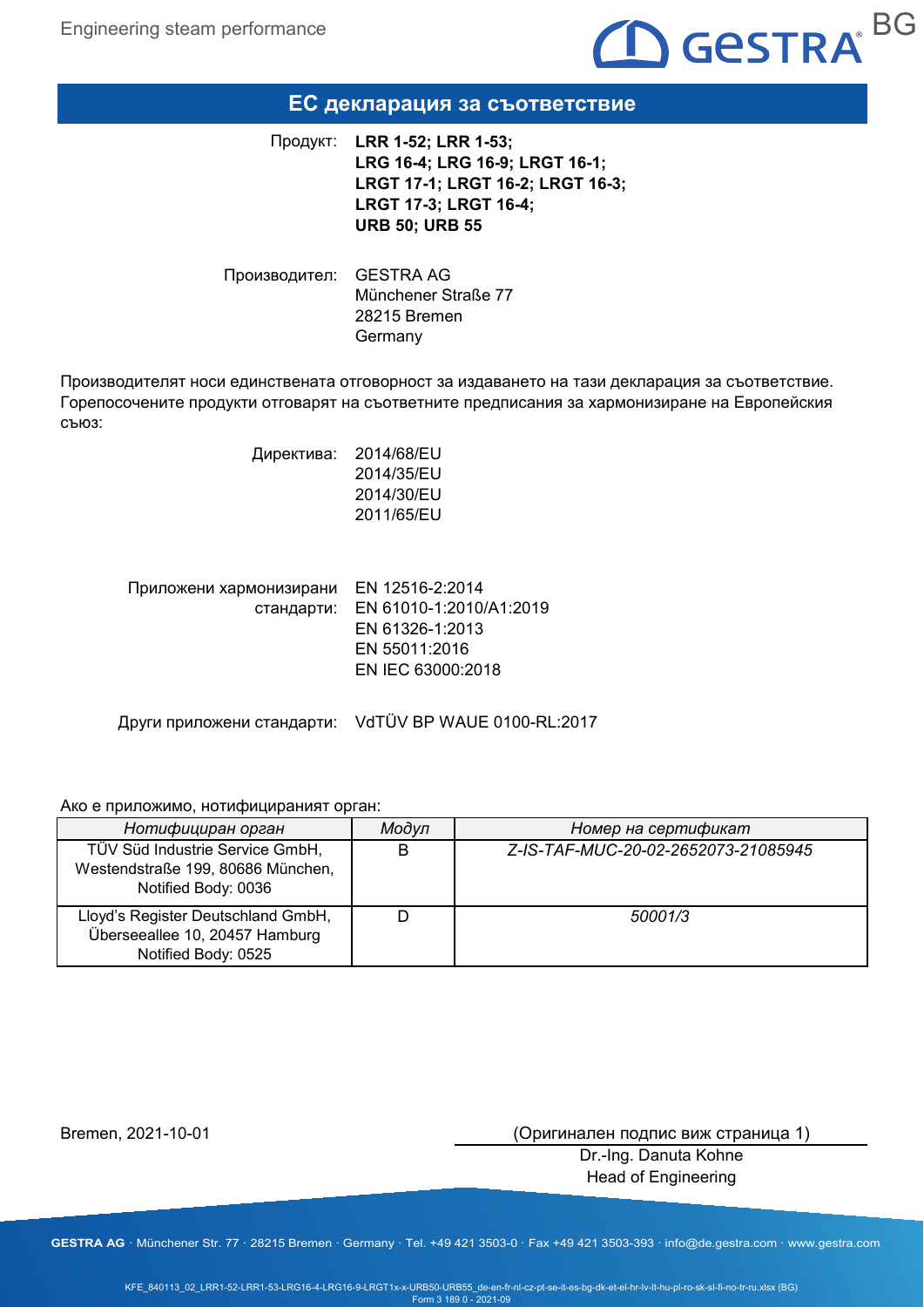

### **Declaración de conformidad de la UE**

**LRR 1-52; LRR 1-53;**  Producto: **LRG 16-4; LRG 16-9; LRGT 16-1; LRGT 17-1; LRGT 16-2; LRGT 16-3; LRGT 17-3; LRGT 16-4; URB 50; URB 55**

Fabricante: GESTRA AG Münchener Straße 77 28215 Bremen Germany

El fabricante asume toda la responsabilidad por la expedición de esta declaración de conformidad. Los productos descritos arriba cumplen la legislación pertinente sobre armonización de la Comunidad Europea:

| Directiva: | 2014/68/EU |
|------------|------------|
|            | 2014/35/EU |
|            | 2014/30/EU |
|            | 2011/65/EU |
|            |            |

Normas armonizadas aplicadas: EN 12516-2:2014 EN 61010-1:2010/A1:2019 EN 61326-1:2013 EN 55011:2016 EN IEC 63000:2018

Otras normas aplicadas: VdTÜV BP WAUE 0100-RL:2017

Dado el caso, el organismo notificado:

| Organismo notificado                                                                        | Módulo | N.º de certificado                  |
|---------------------------------------------------------------------------------------------|--------|-------------------------------------|
| TÜV Süd Industrie Service GmbH,<br>Westendstraße 199, 80686 München,<br>Notified Body: 0036 | В      | Z-IS-TAF-MUC-20-02-2652073-21085945 |
| Lloyd's Register Deutschland GmbH,<br>Überseeallee 10, 20457 Hamburg<br>Notified Body: 0525 |        | 50001/3                             |

Bremen, 2021-10-01

(Firma original, véase la página 1)

Dr.-Ing. Danuta Kohne Head of Engineering

**GESTRA AG** · Münchener Str. 77 · 28215 Bremen · Germany · Tel. +49 421 3503-0 · Fax +49 421 3503-393 · info@de.gestra.com · www.gestra.com

KFE\_840113\_02\_LRR1-52-LRR1-53-LRG16-4-LRG16-9-LRGT1x-x-URB50-URB55\_de-en-fr-nl-cz-pt-se-it-es-bg-dk-et-el-hr-lv-lt-hu-pl-ro-sk-sl-fi-no-tr-ru.xlsx (ES) Form 3 189 0 - 2021-09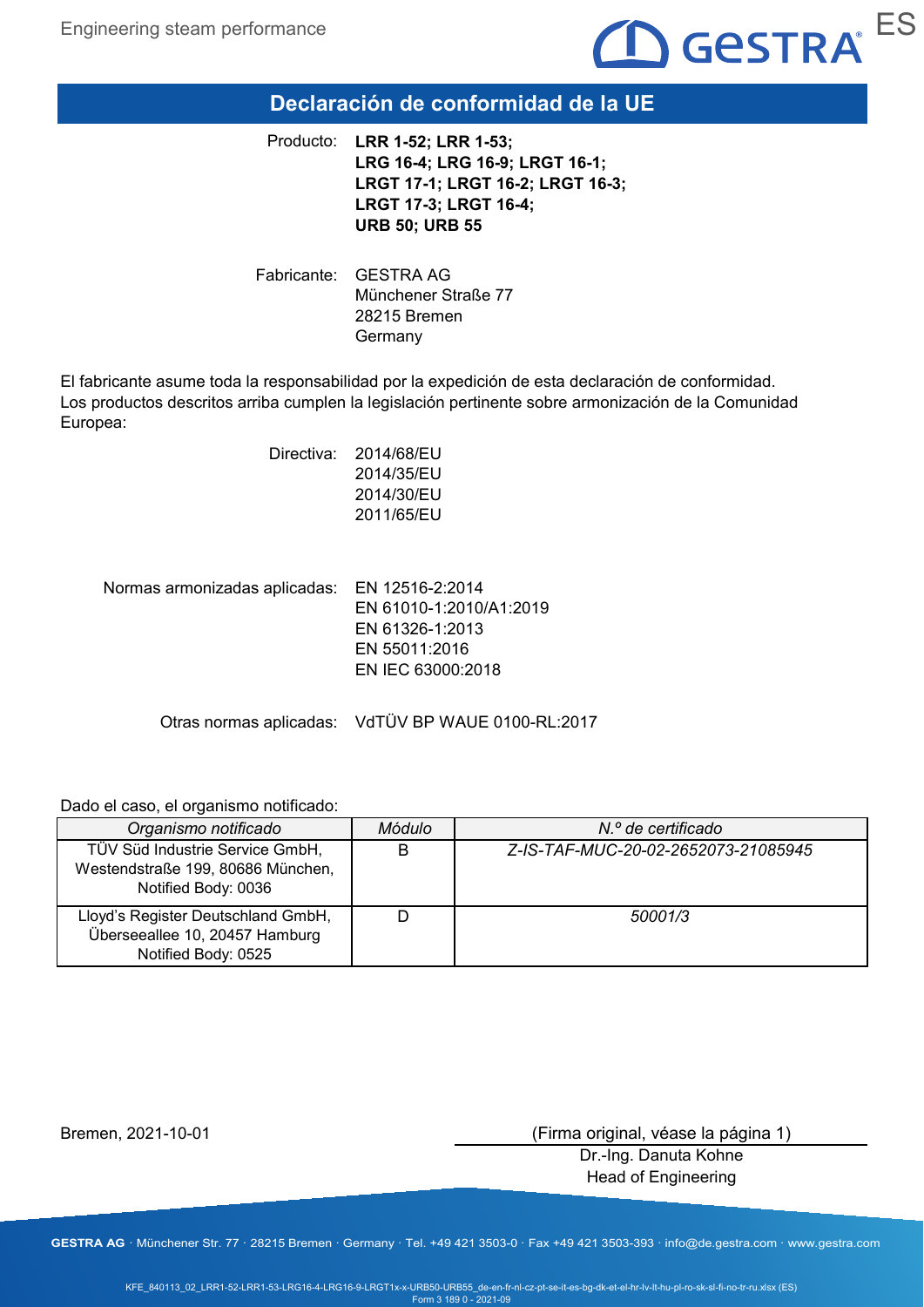

# **EU Prohlášení o shodě**

**LRR 1-52; LRR 1-53;**  Výrobek: **LRG 16-4; LRG 16-9; LRGT 16-1; LRGT 17-1; LRGT 16-2; LRGT 16-3; LRGT 17-3; LRGT 16-4; URB 50; URB 55**

Výrobce: GESTRA AG Münchener Straße 77 28215 Bremen **Germany** 

Výhradní odpovědnost za vystavení tohoto Prohlášení o shodě nese výrobce. Výše popsané výrobky splňují příslušné harmonizační předpisy Evropské unie:

> Směrnice: 2014/68/EU 2014/35/EU 2014/30/EU 2011/65/EU

Použité harmonizované normy: EN 12516-2:2014 EN 61010-1:2010/A1:2019 EN 61326-1:2013 EN 55011:2016 EN IEC 63000:2018

Další použité normy: VdTÜV BP WAUE 0100-RL:2017

### Případně oznámený subjekt:

| Oznámený subjekt                                                                            | Modul | Certifikát č.                       |
|---------------------------------------------------------------------------------------------|-------|-------------------------------------|
| TÜV Süd Industrie Service GmbH,<br>Westendstraße 199, 80686 München,<br>Notified Body: 0036 | B     | Z-IS-TAF-MUC-20-02-2652073-21085945 |
| Lloyd's Register Deutschland GmbH,<br>Überseeallee 10, 20457 Hamburg<br>Notified Body: 0525 |       | 50001/3                             |

Bremen, 2021-10-01

(Originální podpis viz strna 1)

Dr.-Ing. Danuta Kohne Head of Engineering

**GESTRA AG** · Münchener Str. 77 · 28215 Bremen · Germany · Tel. +49 421 3503-0 · Fax +49 421 3503-393 · info@de.gestra.com · www.gestra.com

KFE\_840113\_02\_LRR1-52-LRR1-53-LRG16-4-LRG16-9-LRGT1x-x-URB50-URB55\_de-en-fr-nl-cz-pt-se-it-es-bg-dk-et-el-hr-lv-lt-hu-pl-ro-sk-sl-fi-no-tr-ru.xlsx (CS) Form 3 189 0 - 2021-09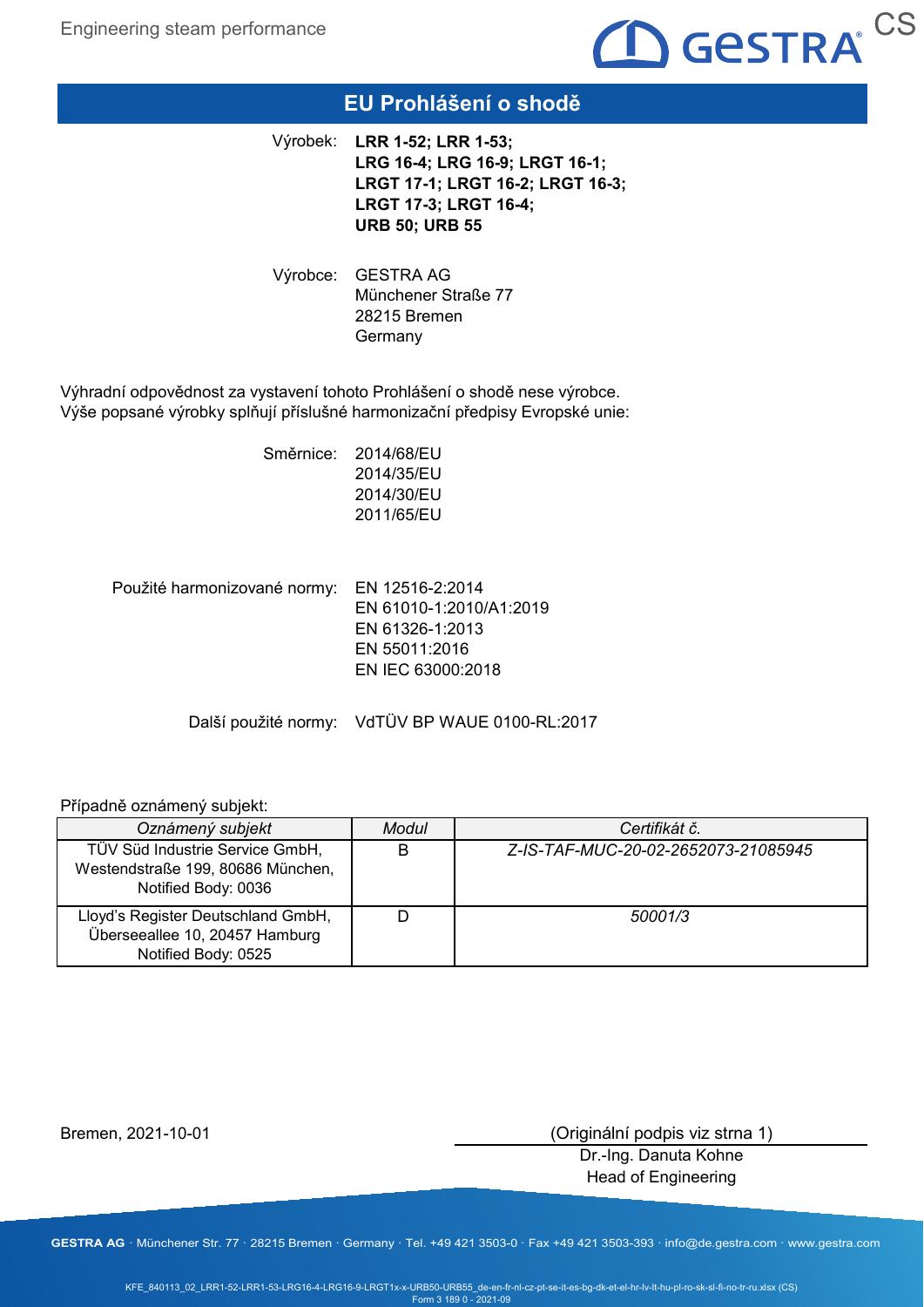

# **EF-overensstemmelseserklæring**

**LRR 1-52; LRR 1-53;**  Produkt: **LRG 16-4; LRG 16-9; LRGT 16-1; LRGT 17-1; LRGT 16-2; LRGT 16-3; LRGT 17-3; LRGT 16-4; URB 50; URB 55**

Fabrikant: GESTRA AG Münchener Straße 77 28215 Bremen Germany

Fabrikanten er eneansvarlig for udstedelsen af overensstemmelseserklæringen. De ovenfor beskrevne produkter overholder den relevante harmoniseringslovgivning i Den Europæiske Union:

> Direktiv: 2014/68/EU 2014/35/EU 2014/30/EU 2011/65/EU

Anvendte harmoniserede standarder: EN 12516-2:2014 EN 61010-1:2010/A1:2019 EN 61326-1:2013 EN 55011:2016 EN IEC 63000:2018

Andre anvendte standarder: VdTÜV BP WAUE 0100-RL:2017

#### I givet fald det bemyndigede organ:

| Bemyndiget organ                                                                            | Modul | Certifikat nr.                      |
|---------------------------------------------------------------------------------------------|-------|-------------------------------------|
| TÜV Süd Industrie Service GmbH,<br>Westendstraße 199, 80686 München,<br>Notified Body: 0036 | B     | Z-IS-TAF-MUC-20-02-2652073-21085945 |
| Lloyd's Register Deutschland GmbH,<br>Überseeallee 10, 20457 Hamburg<br>Notified Body: 0525 |       | 50001/3                             |

Bremen, 2021-10-01

(Se side 1 mht. original underskrift)

Dr.-Ing. Danuta Kohne Head of Engineering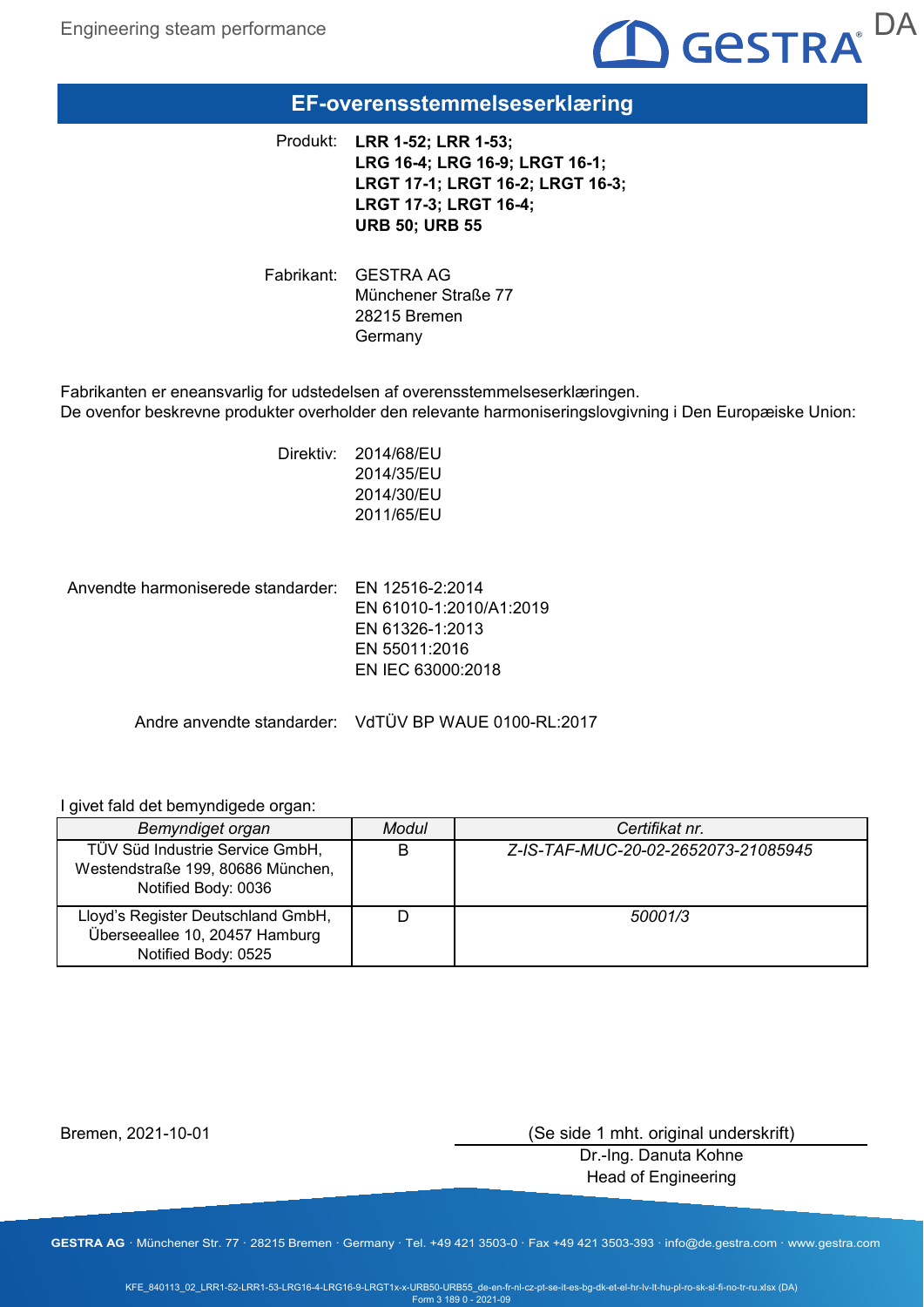

### **ELi vastavusdeklaratsioon**

**LRR 1-52; LRR 1-53;**  Toode: **LRG 16-4; LRG 16-9; LRGT 16-1; LRGT 17-1; LRGT 16-2; LRGT 16-3; LRGT 17-3; LRGT 16-4; URB 50; URB 55**

Tootja: GESTRA AG Münchener Straße 77 28215 Bremen **Germany** 

Tootjal lasub käesoleva vastavusdeklaratsiooni väljaandmise eest ainuvastutus. Eespool kirjeldatud tooted täidavad Euroopa Liidu asjaomaseid ühtlustusnõudeid:

> Direktiiv: 2014/68/EU 2014/35/EU 2014/30/EU 2011/65/EU

Kohaldatud ühtlustatud standardid: EN 12516-2:2014 EN 61010-1:2010/A1:2019 EN 61326-1:2013 EN 55011:2016 EN IEC 63000:2018

Muud kohaldatud standardid: VdTÜV BP WAUE 0100-RL:2017

### Vajaduse korral teavitatud asutus:

| <b>Teavitatud asutus</b>                                                                    | <b>Moodul</b> | Sertifikaadi nr                     |
|---------------------------------------------------------------------------------------------|---------------|-------------------------------------|
| TÜV Süd Industrie Service GmbH,<br>Westendstraße 199, 80686 München,<br>Notified Body: 0036 | B             | Z-IS-TAF-MUC-20-02-2652073-21085945 |
| Lloyd's Register Deutschland GmbH,<br>Überseeallee 10, 20457 Hamburg<br>Notified Body: 0525 |               | 50001/3                             |

Bremen, 2021-10-01

(Allkirja originaali vaadake lk 1)

Dr.-Ing. Danuta Kohne Head of Engineering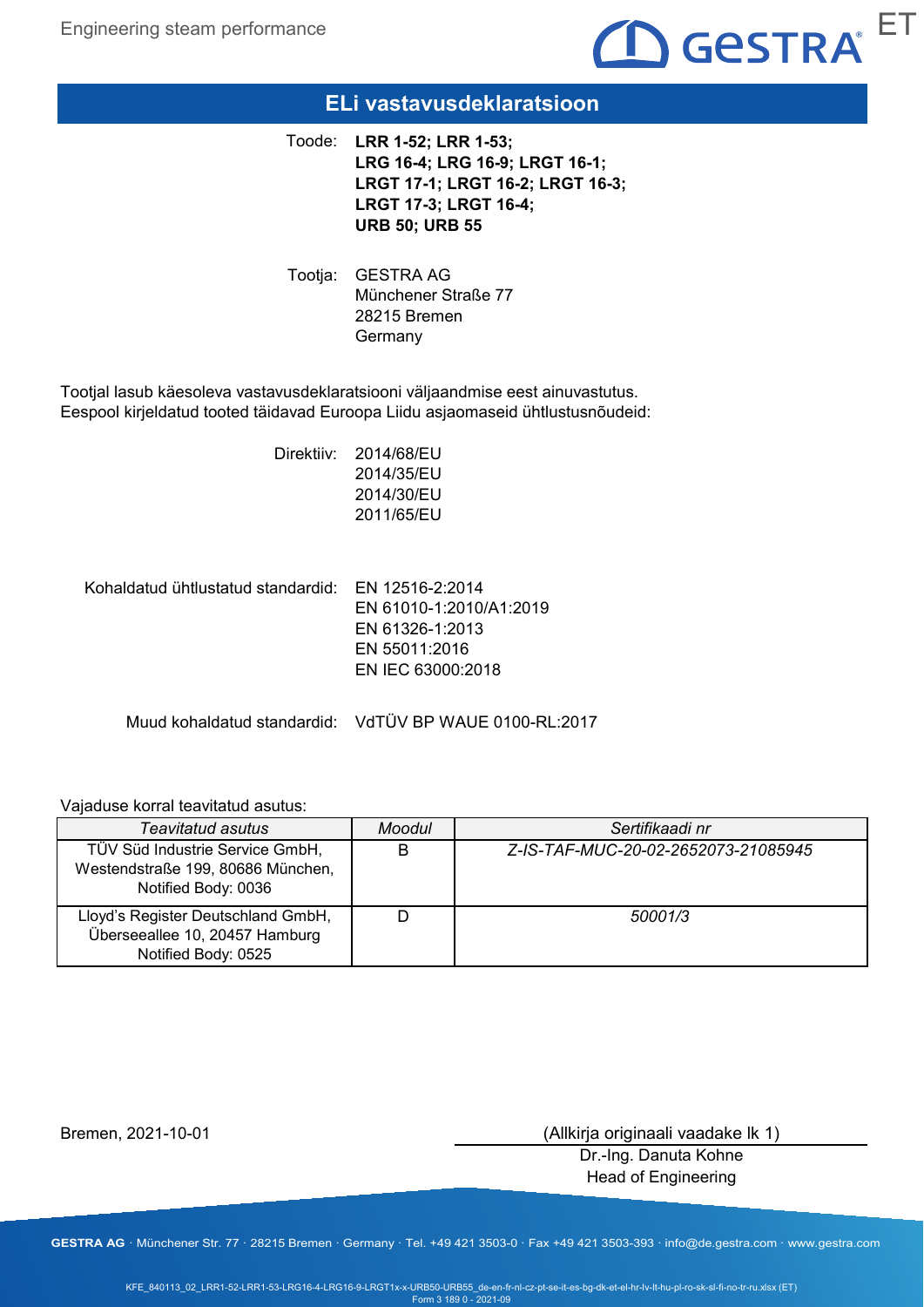

# **Δήλωση συμμόρφωσης ΕΕ**

**LRR 1-52; LRR 1-53;**  Προϊόν: **LRG 16-4; LRG 16-9; LRGT 16-1; LRGT 17-1; LRGT 16-2; LRGT 16-3; LRGT 17-3; LRGT 16-4; URB 50; URB 55**

Κατασκευαστής: GESTRA AG Münchener Straße 77 28215 Bremen Germany

Η αποκλειστική ευθύνη για την έκδοση αυτής της δήλωσης συμμόρφωσης βαρύνει τον κατασκευαστή. Τα προϊόντα που αναφέρονται παραπάνω πληρούν τη σχετική νομοθεσία εναρμόνισης της Ευρωπαϊκής Ένωσης:

> Οδηγία: 2014/68/EU 2014/35/EU 2014/30/EU 2011/65/EU

Εφαρμοζόμενα εναρμονισμένα EN 12516-2:2014 πρότυπα: EN 61010-1:2010/A1:2019 EN 61326-1:2013 EN 55011:2016 EN IEC 63000:2018

Εφαρμοζόμενα περαιτέρω πρότυπα: VdTÜV BP WAUE 0100-RL:2017

Ενδεχομένως η κοινοποιημένη υπηρεσία:

| Κοινοποιημένος φορέας                                                                       | Μονάδα | Αρ. Πιστοποιητικού                  |
|---------------------------------------------------------------------------------------------|--------|-------------------------------------|
| TÜV Süd Industrie Service GmbH,<br>Westendstraße 199, 80686 München,<br>Notified Body: 0036 | В      | Z-IS-TAF-MUC-20-02-2652073-21085945 |
| Lloyd's Register Deutschland GmbH,<br>Überseeallee 10, 20457 Hamburg<br>Notified Body: 0525 |        | 50001/3                             |

Bremen, 2021-10-01

(Αυθεντική υπογραφή, δείτε σελίδα 1)

Dr.-Ing. Danuta Kohne Head of Engineering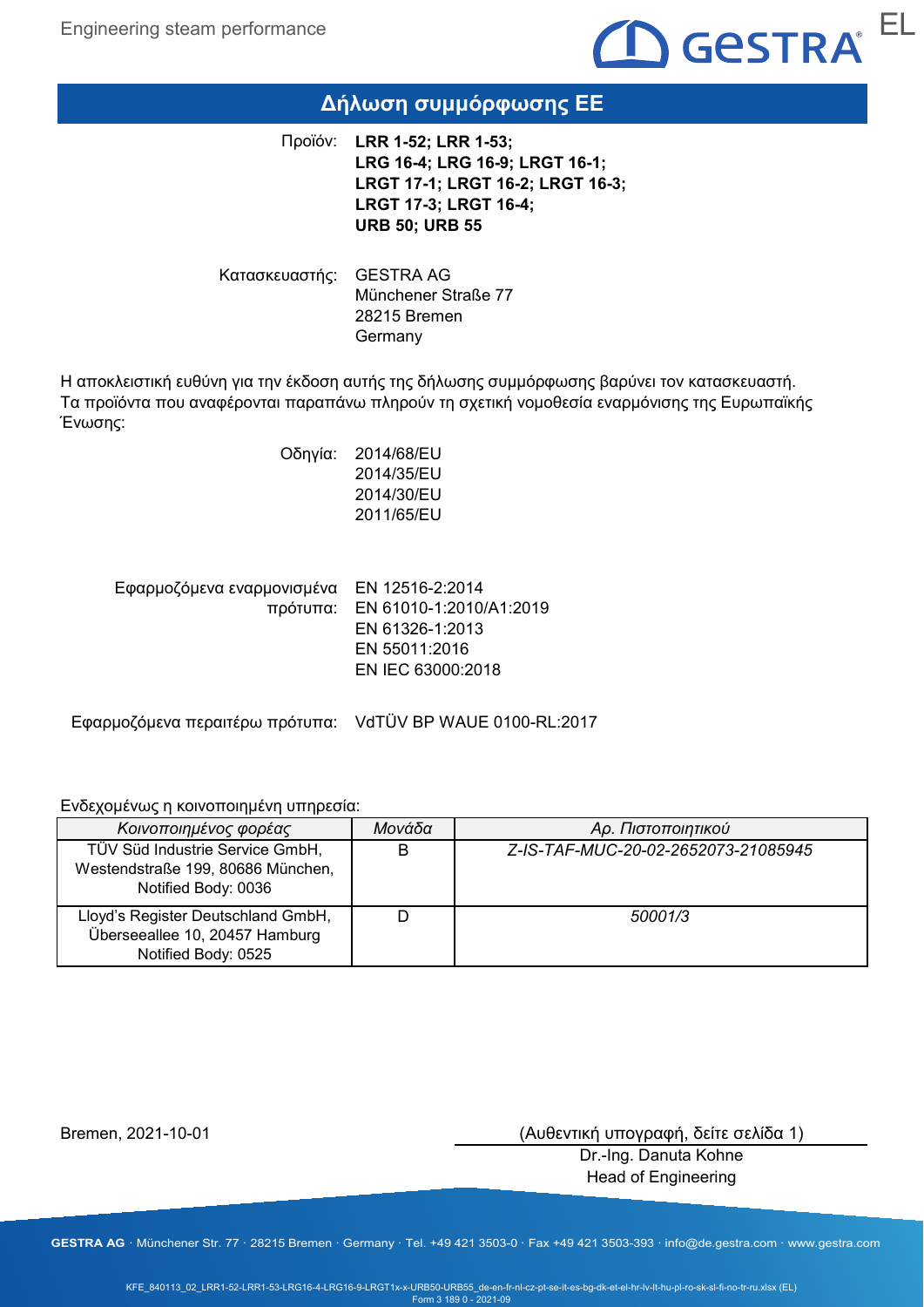

# **Déclaration de conformité UE**

**LRR 1-52; LRR 1-53;**  Produit : **LRG 16-4; LRG 16-9; LRGT 16-1; LRGT 17-1; LRGT 16-2; LRGT 16-3; LRGT 17-3; LRGT 16-4; URB 50; URB 55**

Fabricant : GESTRA AG Münchener Straße 77 28215 Bremen Germany

Le fabricant est le seul responsable de la publication de la présente déclaration de conformité. Les produits mentionnés ci-dessus respectent les directives d'harmonisation en vigueur dans l'Union européenne :

| Directive | 2014/68/EU |
|-----------|------------|
|           | 2014/35/EU |
|           | 2014/30/EU |
|           | 2011/65/EU |
|           |            |

Normes harmonisées appliquées : EN 12516-2:2014 EN 61010-1:2010/A1:2019 EN 61326-1:2013 EN 55011:2016 EN IEC 63000:2018

Autres normes appliquées : VdTÜV BP WAUE 0100-RL:2017

### Le cas échéant, l'organisme notifié:

| Organisme notifié                                                                           | <b>Module</b> | Certificat n°                       |
|---------------------------------------------------------------------------------------------|---------------|-------------------------------------|
| TÜV Süd Industrie Service GmbH,<br>Westendstraße 199, 80686 München,<br>Notified Body: 0036 | B             | Z-IS-TAF-MUC-20-02-2652073-21085945 |
| Lloyd's Register Deutschland GmbH,<br>Überseeallee 10, 20457 Hamburg<br>Notified Body: 0525 |               | 50001/3                             |

Bremen, 2021-10-01

(Signature originale, voir page 1)

Dr.-Ing. Danuta Kohne Head of Engineering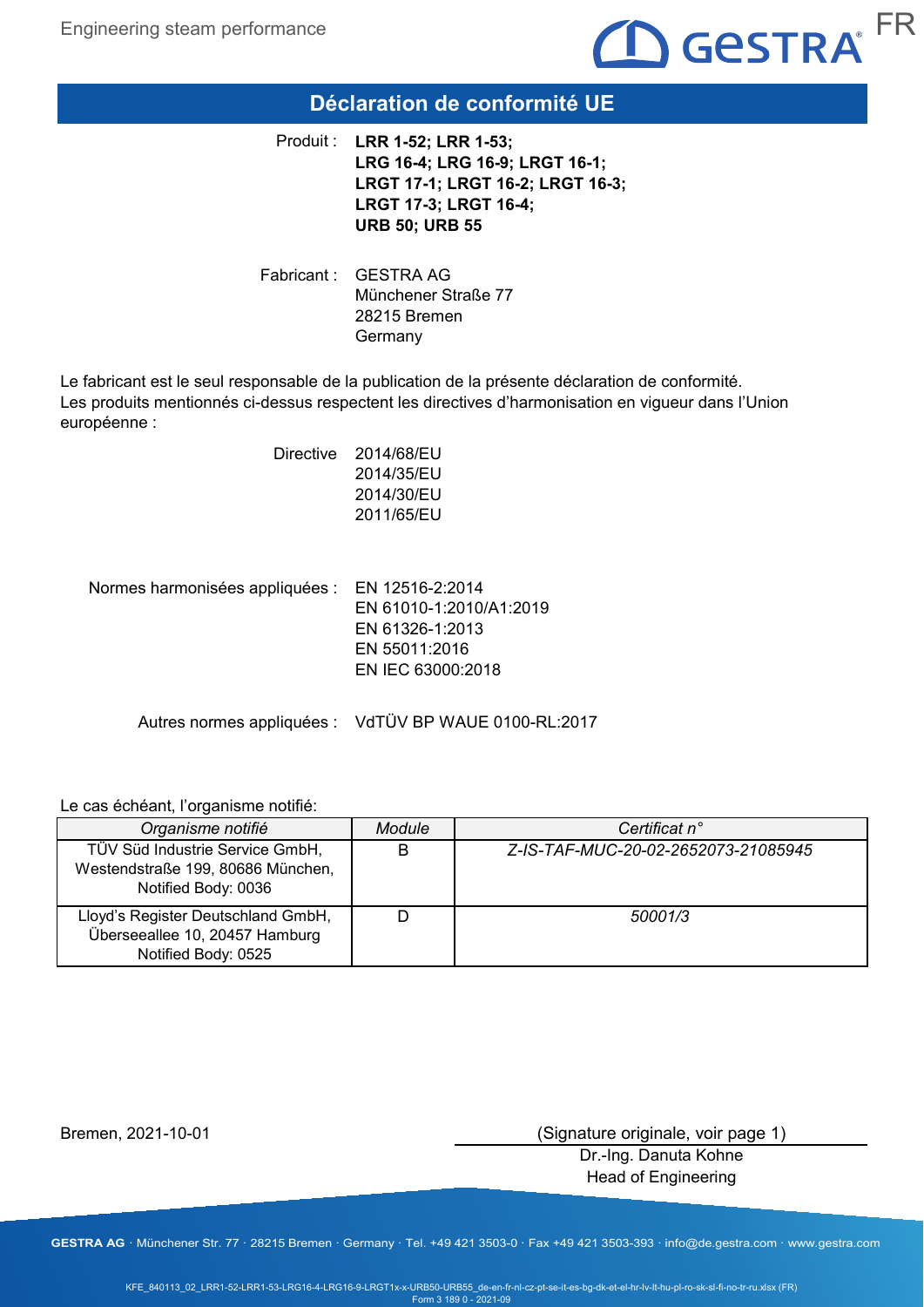

# **EU izjava o sukladnosti**

**LRR 1-52; LRR 1-53;**  Proizvod: **LRG 16-4; LRG 16-9; LRGT 16-1; LRGT 17-1; LRGT 16-2; LRGT 16-3; LRGT 17-3; LRGT 16-4; URB 50; URB 55**

Proizvođač: GESTRA AG Münchener Straße 77 28215 Bremen **Germany** 

Isključivu odgovornost za izdavanje ove Izjave o sukladnosti snosi proizvođač. Prethodno navedeni proizvodi zadovoljavaju mjerodavne pravne propise o usklađivanju Europske unije:

> Direktiva: 2014/68/EU 2014/35/EU 2014/30/EU 2011/65/EU

Primijenjene usklađene norme: EN 12516-2:2014 EN 61010-1:2010/A1:2019 EN 61326-1:2013 EN 55011:2016 EN IEC 63000:2018

Ostale primijenjene norme: VdTÜV BP WAUE 0100-RL:2017

### Po potrebi prijavljeno tijelo:

| Prijavljeno tijelo                                                                          | Modul | <b>Br.</b> Certifikata              |
|---------------------------------------------------------------------------------------------|-------|-------------------------------------|
| TÜV Süd Industrie Service GmbH,<br>Westendstraße 199, 80686 München,<br>Notified Body: 0036 |       | Z-IS-TAF-MUC-20-02-2652073-21085945 |
| Lloyd's Register Deutschland GmbH,<br>Überseeallee 10, 20457 Hamburg<br>Notified Body: 0525 |       | 50001/3                             |

Bremen, 2021-10-01

(Originalni potpis, vidi stranicu 1)

Dr.-Ing. Danuta Kohne Head of Engineering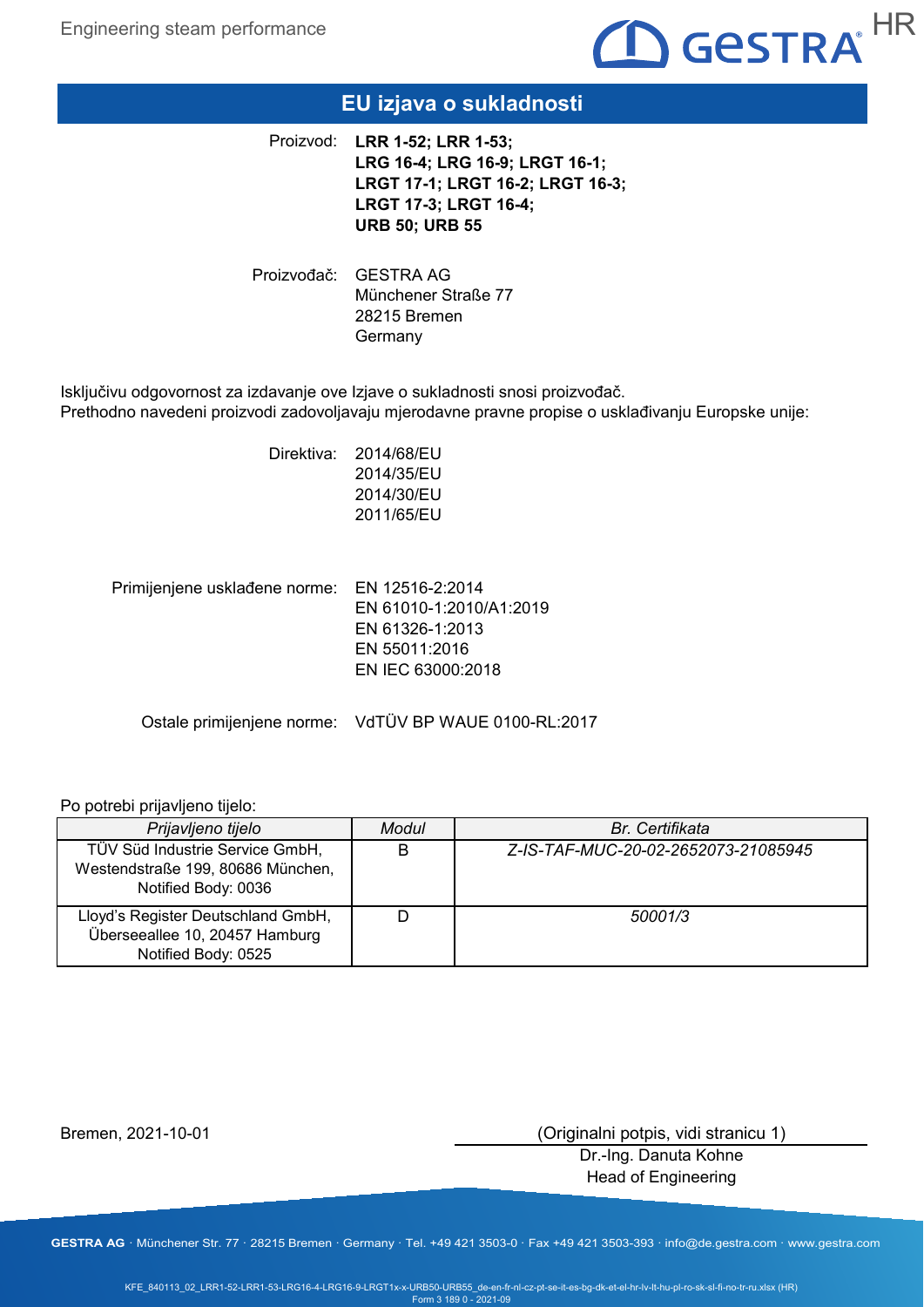

### **Dichiarazione di conformità UE**

**LRR 1-52; LRR 1-53;**  Prodotto: **LRG 16-4; LRG 16-9; LRGT 16-1; LRGT 17-1; LRGT 16-2; LRGT 16-3; LRGT 17-3; LRGT 16-4; URB 50; URB 55**

Fabbricante: GESTRA AG Münchener Straße 77 28215 Bremen Germany

La presente dichiarazione di conformità è rilasciata sotto l'esclusiva responsabilità del fabbricante. I prodotti oggetto della dichiarazione di cui sopra sono conformi alla pertinente normativa di armonizzazione dell'UE:

| Direttiva: | 2014/68/EU<br>2014/35/EU |
|------------|--------------------------|
|            | 2014/30/EU               |
|            | 2011/65/EU               |

| Norme armonizzate applicate: EN 12516-2:2014 |                         |
|----------------------------------------------|-------------------------|
|                                              | EN 61010-1:2010/A1:2019 |
|                                              | EN 61326-1:2013         |
|                                              | EN 55011:2016           |
|                                              | EN IEC 63000:2018       |
|                                              |                         |

Altre norme applicate: VdTÜV BP WAUE 0100-RL:2017

Ove applicabile, organismo notificato:

| Organismo notificato                                                                        | <b>Modulo</b> | Certificato N.                      |
|---------------------------------------------------------------------------------------------|---------------|-------------------------------------|
| TÜV Süd Industrie Service GmbH,<br>Westendstraße 199, 80686 München,<br>Notified Body: 0036 | B             | Z-IS-TAF-MUC-20-02-2652073-21085945 |
| Lloyd's Register Deutschland GmbH,<br>Überseeallee 10, 20457 Hamburg<br>Notified Body: 0525 |               | 50001/3                             |

Bremen, 2021-10-01

(Firma originale vedi pagina 1)

Dr.-Ing. Danuta Kohne Head of Engineering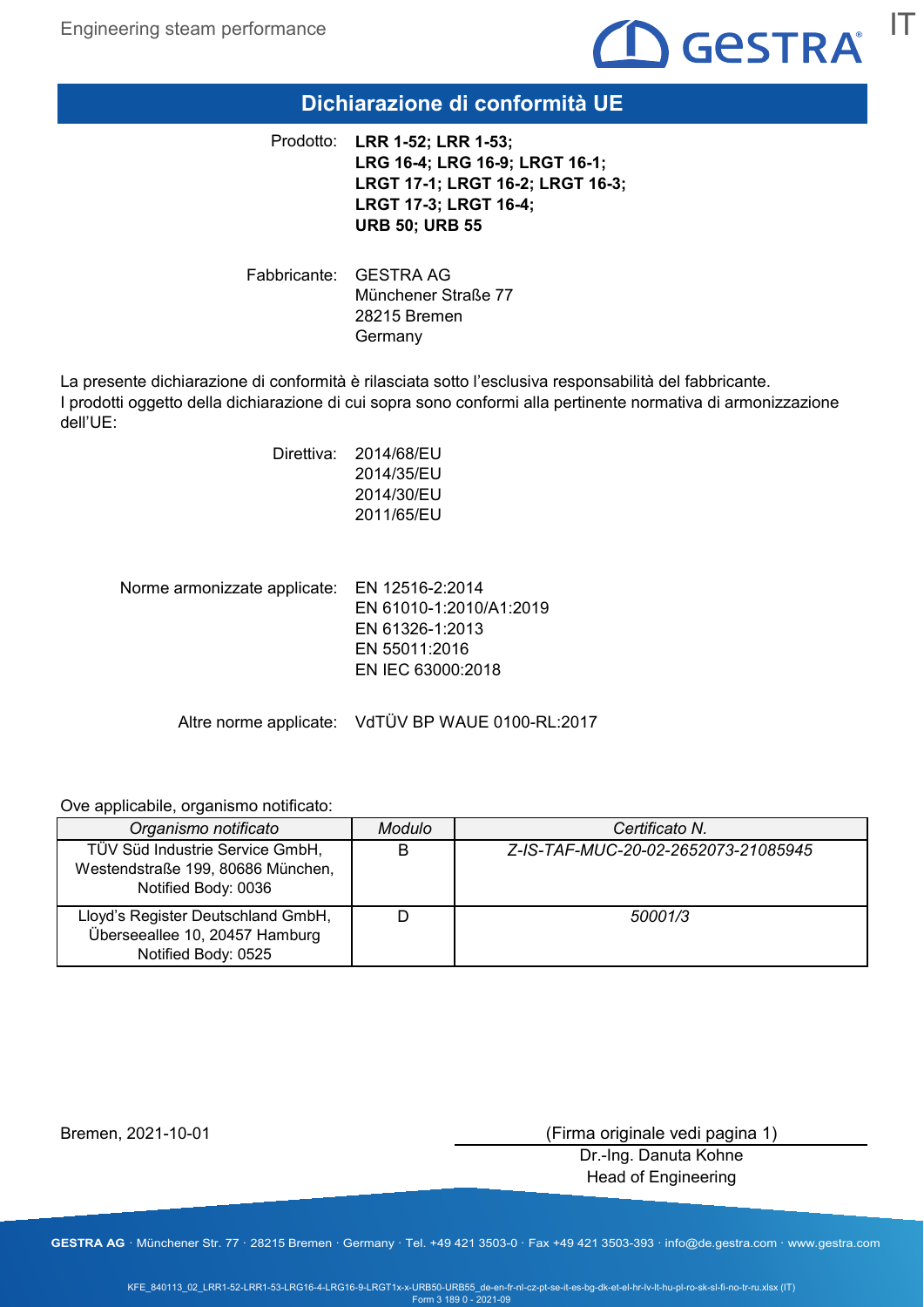Engineering steam performance



# **ES atbilstības deklarācija**

**LRR 1-52; LRR 1-53;**  Izstrādājums: **LRG 16-4; LRG 16-9; LRGT 16-1; LRGT 17-1; LRGT 16-2; LRGT 16-3; LRGT 17-3; LRGT 16-4; URB 50; URB 55**

Ražotājs: GESTRA AG Münchener Straße 77 28215 Bremen **Germany** 

Šī atbilstības deklarācija ir izdota vienīgi uz ražotāja atbildību. Iepriekš minētie izstrādājumi izpilda attiecīgos Eiropas Savienības saskaņošanas tiesību aktus:

> Direktīva: 2014/68/EU 2014/35/EU 2014/30/EU 2011/65/EU

Piemērotie saskaņotie standarti: EN 12516-2:2014 EN 61010-1:2010/A1:2019 EN 61326-1:2013 EN 55011:2016 EN IEC 63000:2018

Piemērotie papildu standarti: VdTÜV BP WAUE 0100-RL:2017

#### Ja attiecas, kompetentā iestāde:

| Pilnvarotā iestāde                                                                          | <b>Modulis</b> | Sertifikāta Nr.                     |
|---------------------------------------------------------------------------------------------|----------------|-------------------------------------|
| TÜV Süd Industrie Service GmbH,<br>Westendstraße 199, 80686 München,<br>Notified Body: 0036 | В              | Z-IS-TAF-MUC-20-02-2652073-21085945 |
| Lloyd's Register Deutschland GmbH,<br>Überseeallee 10, 20457 Hamburg<br>Notified Body: 0525 |                | 50001/3                             |

Bremen, 2021-10-01

(Skatīt oriģinālo parakstu 1. lpp)

Dr.-Ing. Danuta Kohne Head of Engineering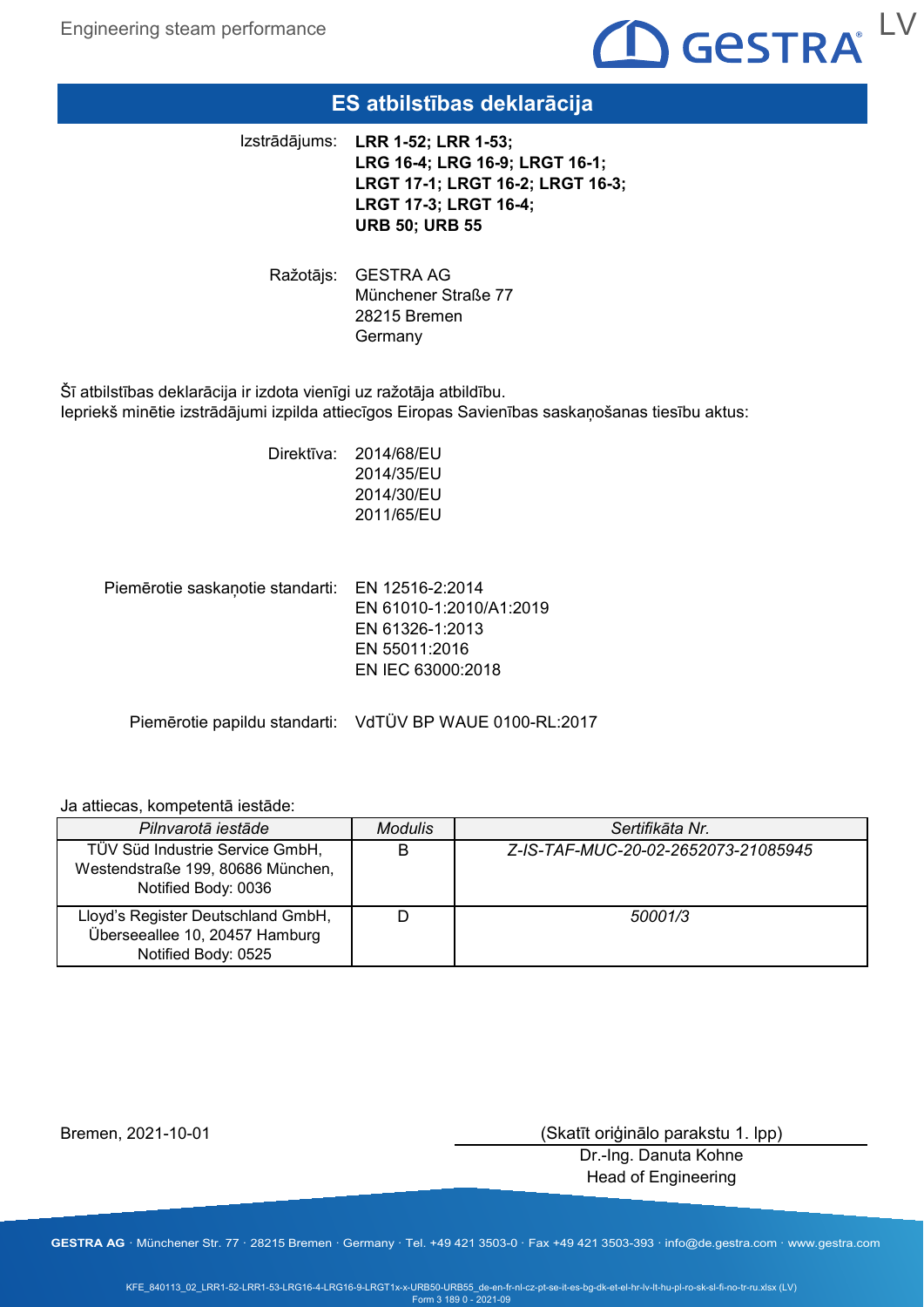

# **ES atitikties deklaracija**

**LRR 1-52; LRR 1-53;**  Gaminys: **LRG 16-4; LRG 16-9; LRGT 16-1; LRGT 17-1; LRGT 16-2; LRGT 16-3; LRGT 17-3; LRGT 16-4; URB 50; URB 55**

Gamintojas: GESTRA AG Münchener Straße 77 28215 Bremen **Germany** 

Už šią atitikties deklaraciją atsakingas tik gamintojas. Pirmiau nurodyti gaminiai atitinka svarbius Europos Sąjungos derinimo teisės aktus:

> Direktyva: 2014/68/EU 2014/35/EU 2014/30/EU 2011/65/EU

Taikomi darnieji standartai: EN 12516-2:2014 EN 61010-1:2010/A1:2019 EN 61326-1:2013 EN 55011:2016 EN IEC 63000:2018

Kiti taikomi standartai: VdTÜV BP WAUE 0100-RL:2017

#### Jei taikoma, notifikuotoji įstaiga:

| Notifikuotoji įstaiga                                                                       | <b>Modulis</b> | Pažymėjimo Nr.                      |
|---------------------------------------------------------------------------------------------|----------------|-------------------------------------|
| TÜV Süd Industrie Service GmbH,<br>Westendstraße 199, 80686 München,<br>Notified Body: 0036 | В              | Z-IS-TAF-MUC-20-02-2652073-21085945 |
| Lloyd's Register Deutschland GmbH,<br>Überseeallee 10, 20457 Hamburg<br>Notified Body: 0525 |                | 50001/3                             |

Bremen, 2021-10-01

(Originalų parašą žr. 1 puslapyje)

Dr.-Ing. Danuta Kohne Head of Engineering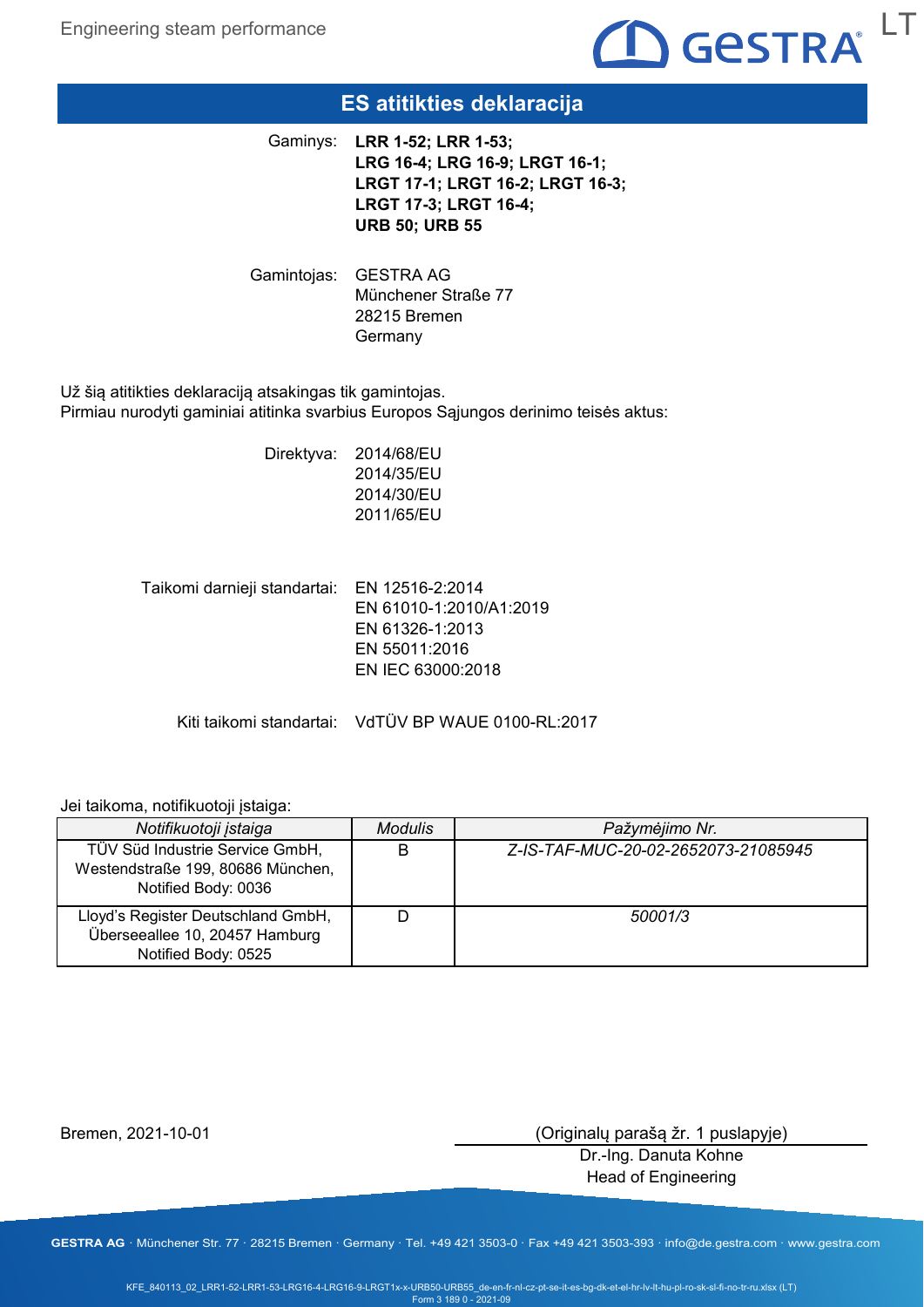

# **EU-megfelelőségi nyilatkozat**

**LRR 1-52; LRR 1-53;**  Termék: **LRG 16-4; LRG 16-9; LRGT 16-1; LRGT 17-1; LRGT 16-2; LRGT 16-3; LRGT 17-3; LRGT 16-4; URB 50; URB 55**

Gyártó: GESTRA AG Münchener Straße 77 28215 Bremen **Germany** 

A jelen megfelelőségi nyilatkozat kiállításáért a kizárólagos felelősséget a gyártó viseli. A fent leírt termékek teljesítik az Európai Unió alkalmazandó harmonizációs jogszabályainak előírásait:

> Irányelv: 2014/68/EU 2014/35/EU 2014/30/EU 2011/65/EU

Alkalmazott harmonizált szabványok: EN 12516-2:2014 EN 61010-1:2010/A1:2019 EN 61326-1:2013 EN 55011:2016 EN IEC 63000:2018

Más alkalmazott szabványok: VdTÜV BP WAUE 0100-RL:2017

### Adott esetben a bejelentett szervezet:

| <b>Bejelentett szervezet</b>                                                                | Modul | Tanúsítvány száma                   |
|---------------------------------------------------------------------------------------------|-------|-------------------------------------|
| TÜV Süd Industrie Service GmbH,<br>Westendstraße 199, 80686 München,<br>Notified Body: 0036 | B     | Z-IS-TAF-MUC-20-02-2652073-21085945 |
| Lloyd's Register Deutschland GmbH,<br>Überseeallee 10, 20457 Hamburg<br>Notified Body: 0525 |       | 50001/3                             |

Bremen, 2021-10-01

(Az eredeti aláírást megtalálja az 1. oldalon)

Dr.-Ing. Danuta Kohne Head of Engineering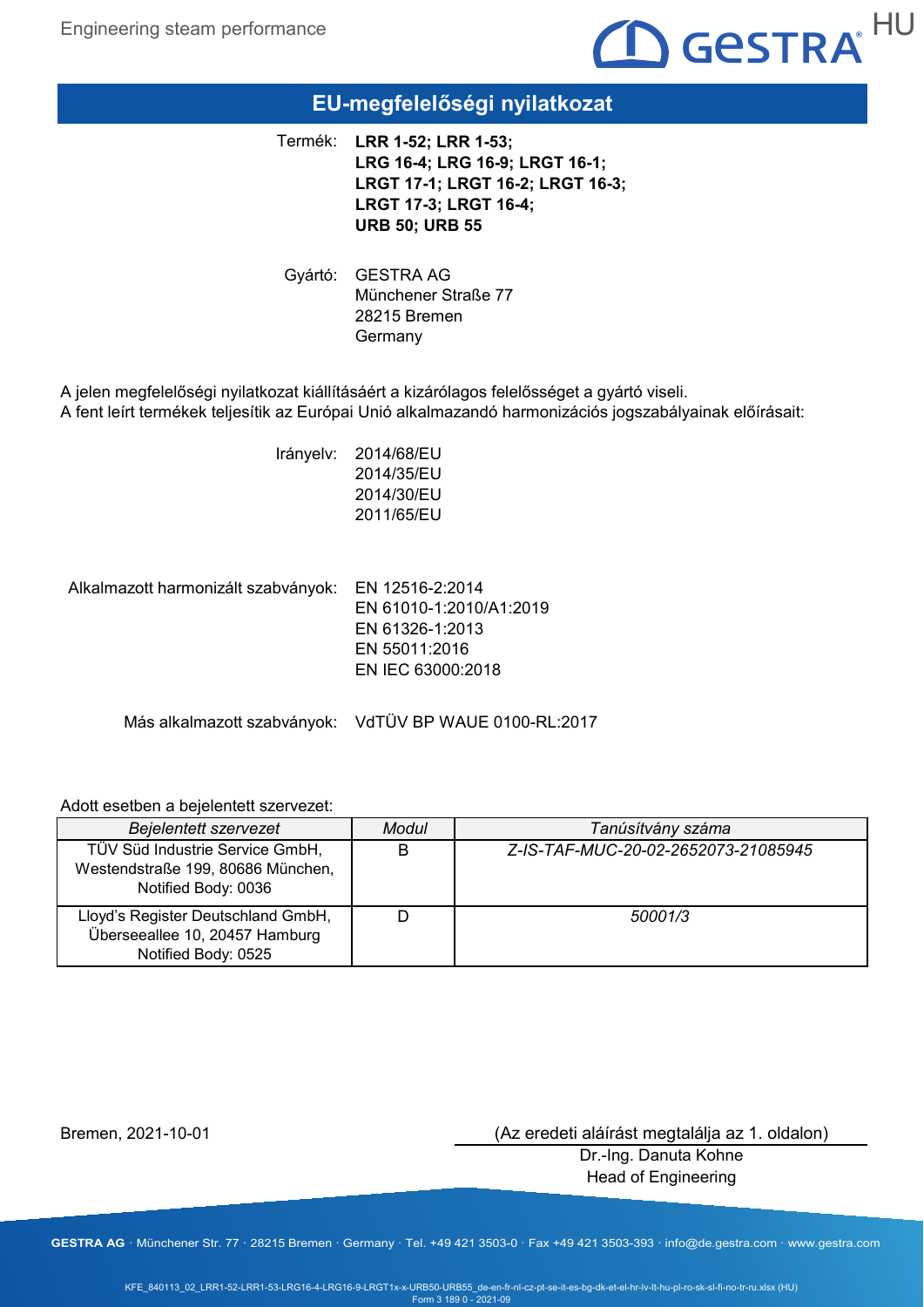

# **Deklaracja zgodności UE**

**LRR 1-52; LRR 1-53;**  Produkt: **LRG 16-4; LRG 16-9; LRGT 16-1; LRGT 17-1; LRGT 16-2; LRGT 16-3; LRGT 17-3; LRGT 16-4; URB 50; URB 55**

Producent: GESTRA AG Münchener Straße 77 28215 Bremen Germany

Wyłączną odpowiedzialność za wystawienie niniejszej deklaracji zgodności ponosi producent. Opisane powyżej produkty są zgodne z odpowiednimi przepisami harmonizacyjnymi Unii Europejskiej:

> Dyrektywa: 2014/68/EU 2014/35/EU 2014/30/EU 2011/65/EU

Zastosowane normy EN 12516-2:2014 zharmonizowane: EN 61010-1:2010/A1:2019 EN 61326-1:2013 EN 55011:2016 EN IEC 63000:2018

Inne zastosowane normy: VdTÜV BP WAUE 0100-RL:2017

### W stosownych przypadkach – jednostka notyfikowana:

| Jednostka notyfikowana                                                                      | Moduł | Nr certyfikatu                      |
|---------------------------------------------------------------------------------------------|-------|-------------------------------------|
| TÜV Süd Industrie Service GmbH,<br>Westendstraße 199, 80686 München,<br>Notified Body: 0036 | в     | Z-IS-TAF-MUC-20-02-2652073-21085945 |
| Lloyd's Register Deutschland GmbH,<br>Überseeallee 10, 20457 Hamburg<br>Notified Body: 0525 |       | 50001/3                             |

Bremen, 2021-10-01

(Oryginalny podpis patrz strona 1)

Dr.-Ing. Danuta Kohne Head of Engineering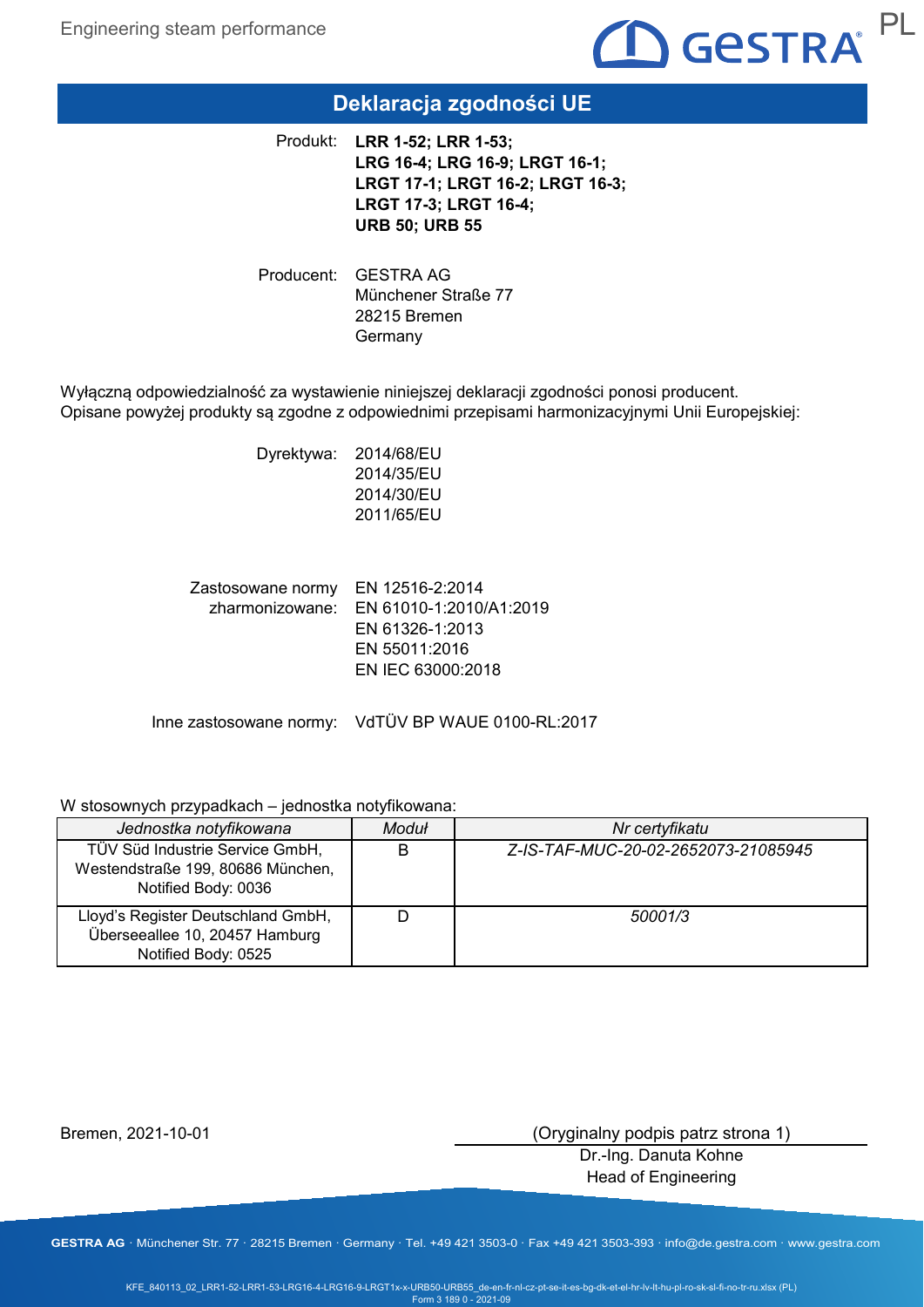

# **EU-conformiteitsverklaring**

**LRR 1-52; LRR 1-53;**  Product: **LRG 16-4; LRG 16-9; LRGT 16-1; LRGT 17-1; LRGT 16-2; LRGT 16-3; LRGT 17-3; LRGT 16-4; URB 50; URB 55**

Fabrikant: GESTRA AG Münchener Straße 77 28215 Bremen Germany

Voor het opstellen van deze conformiteitsverklaring is uitsluitend de fabrikant verantwoordelijk. De hierboven beschreven producten zijn conform de desbetreffende harmonisatiewetgeving van de Europese Unie:

|                                            | Richtlijn: 2014/68/EU<br>2014/35/EU<br>2014/30/EU<br>2011/65/EU |
|--------------------------------------------|-----------------------------------------------------------------|
| Toegepaste geharmoniseerde EN 12516-2:2014 | normen: EN 61010-1:2010/A1<br>ENLO4000 4.0040                   |

 $:2019$ EN 61326-1:2013 EN 55011:2016 EN IEC 63000:2018

Toegepaste andere normen: VdTÜV BP WAUE 0100-RL:2017

### Indien nodig de aangemelde instantie:

| Aangemelde instantie                                                                        | Module | Certificaatnr.                      |
|---------------------------------------------------------------------------------------------|--------|-------------------------------------|
| TÜV Süd Industrie Service GmbH,<br>Westendstraße 199, 80686 München,<br>Notified Body: 0036 | B      | Z-IS-TAF-MUC-20-02-2652073-21085945 |
| Lloyd's Register Deutschland GmbH,<br>Überseeallee 10, 20457 Hamburg<br>Notified Body: 0525 |        | 50001/3                             |

Bremen, 2021-10-01

(Voor originele handtekening zie pagina 1)

Dr.-Ing. Danuta Kohne Head of Engineering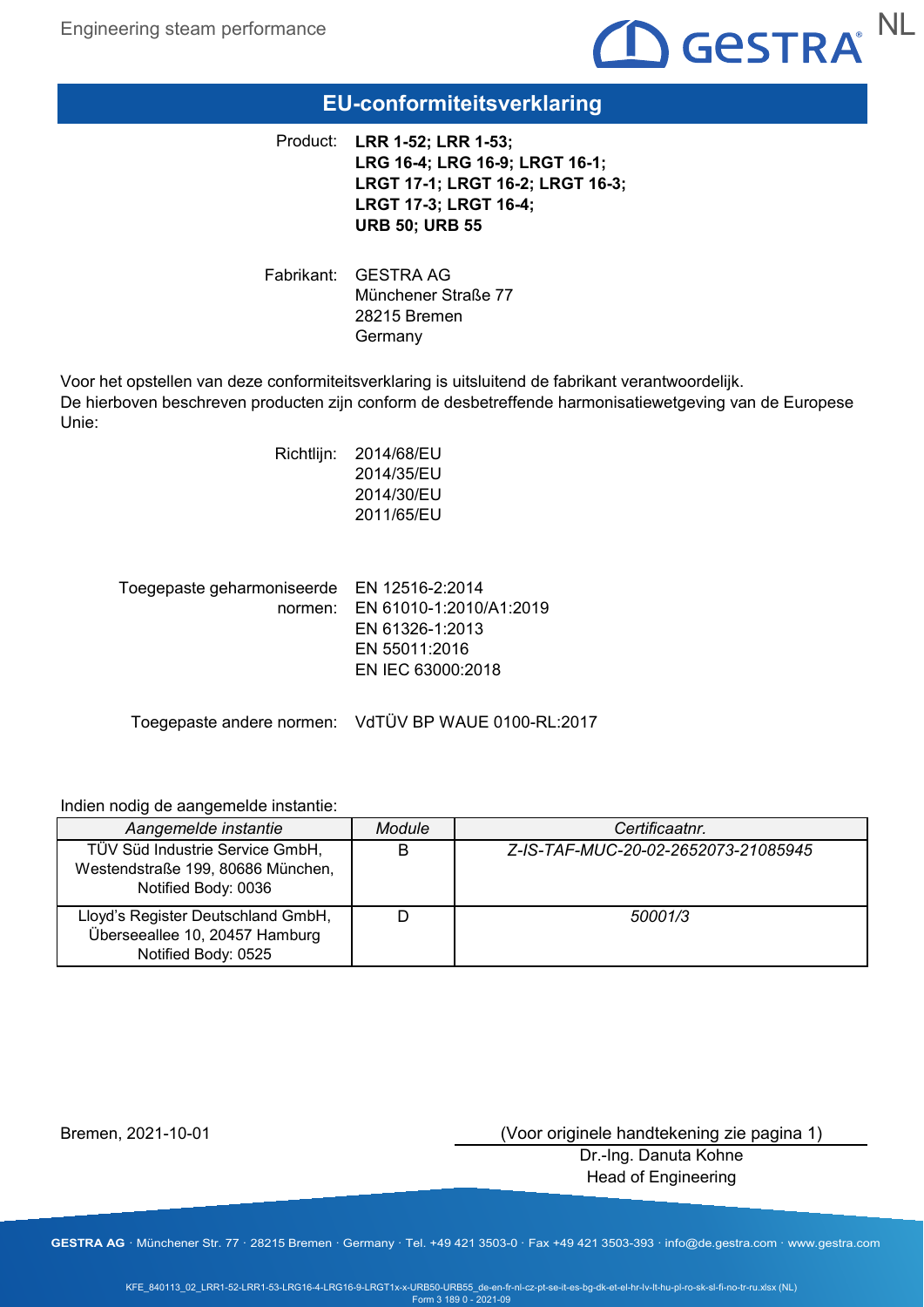

# **Declaração de conformidade CE**

**LRR 1-52; LRR 1-53;**  Produto: **LRG 16-4; LRG 16-9; LRGT 16-1; LRGT 17-1; LRGT 16-2; LRGT 16-3; LRGT 17-3; LRGT 16-4; URB 50; URB 55**

Fabricante: GESTRA AG Münchener Straße 77 28215 Bremen Germany

A presente declaração de conformidade é emitida sob a exclusiva responsabilidade do fabricante. Os produtos descritos anteriormente preenchem legislação de harmonização aplicável da União Europeia:

> Diretiva: 2014/68/EU 2014/35/EU 2014/30/EU 2011/65/EU

Normas harmonizadas aplicadas: EN 12516-2:2014 EN 61010-1:2010/A1:2019 EN 61326-1:2013 EN 55011:2016 EN IEC 63000:2018

Outras normas aplicadas: VdTÜV BP WAUE 0100-RL:2017

#### Eventualmente o organismo notificado:

| Organismo notificado                                                                        | Módulo | N.º de certificado                  |
|---------------------------------------------------------------------------------------------|--------|-------------------------------------|
| TÜV Süd Industrie Service GmbH,<br>Westendstraße 199, 80686 München,<br>Notified Body: 0036 | B      | Z-IS-TAF-MUC-20-02-2652073-21085945 |
| Lloyd's Register Deutschland GmbH,<br>Überseeallee 10, 20457 Hamburg<br>Notified Body: 0525 |        | 50001/3                             |

Bremen, 2021-10-01

(Assinatura original ver página 1)

Dr.-Ing. Danuta Kohne Head of Engineering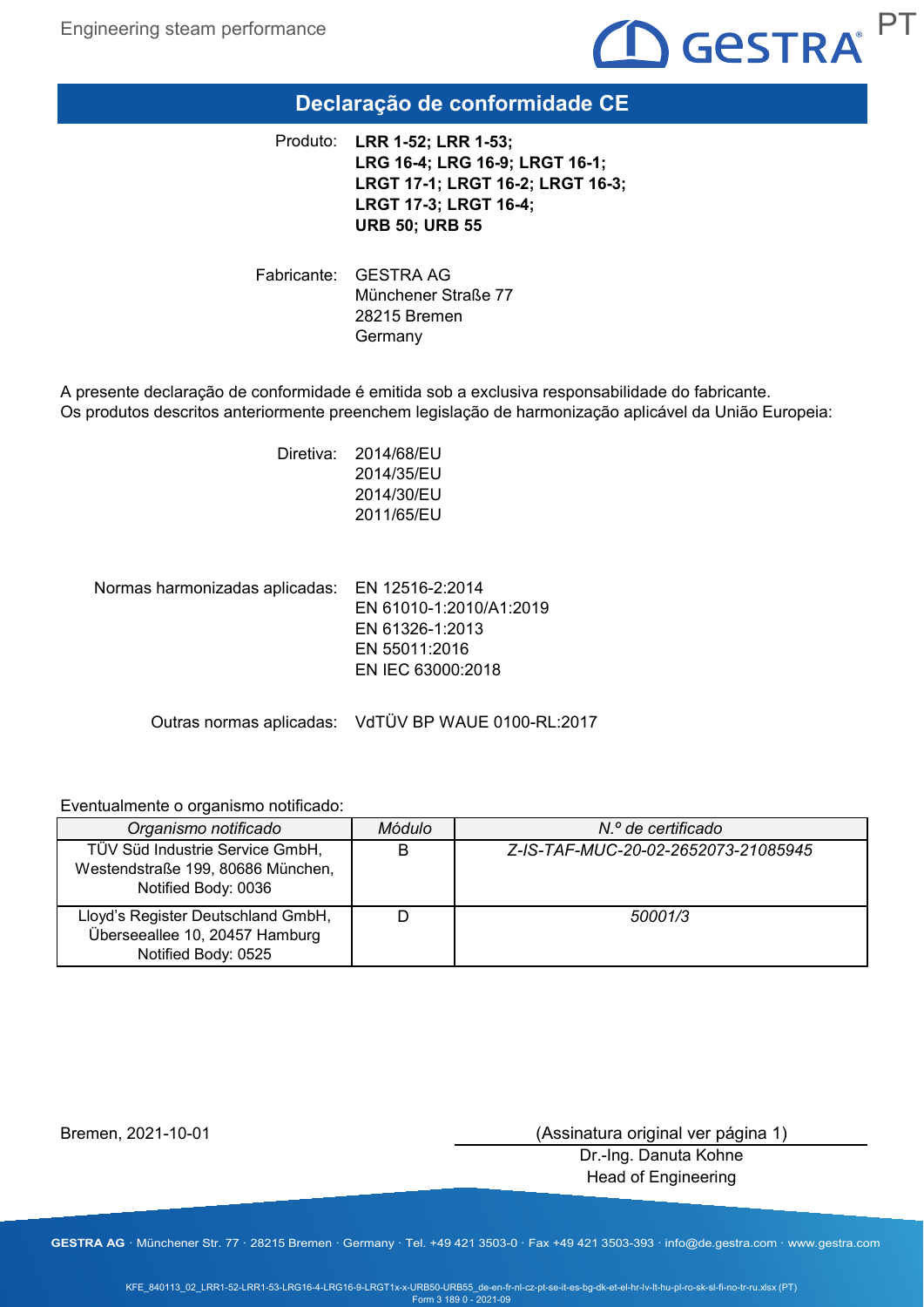

### **Declarație de conformitate**

**LRR 1-52; LRR 1-53;**  Produs: **LRG 16-4; LRG 16-9; LRGT 16-1; LRGT 17-1; LRGT 16-2; LRGT 16-3; LRGT 17-3; LRGT 16-4; URB 50; URB 55**

Producător: GESTRA AG Münchener Straße 77 28215 Bremen **Germany** 

Producătorul este singurul responsabil de întocmirea acestei declarații de conformitate. Produsele descrise mai sus îndeplinesc prevederile legislative armonizate ale Uniunii Europene:

> Directiva: 2014/68/EU 2014/35/EU 2014/30/EU 2011/65/EU

Standarde armonizate aplicate: EN 12516-2:2014 EN 61010-1:2010/A1:2019 EN 61326-1:2013 EN 55011:2016 EN IEC 63000:2018

Alte standarde aplicate: VdTÜV BP WAUE 0100-RL:2017

#### Organismul notificat, după caz:

| Organ notificat                                                                             | Modul | Nr. certificat                      |
|---------------------------------------------------------------------------------------------|-------|-------------------------------------|
| TÜV Süd Industrie Service GmbH,<br>Westendstraße 199, 80686 München,<br>Notified Body: 0036 | B     | Z-IS-TAF-MUC-20-02-2652073-21085945 |
| Lloyd's Register Deutschland GmbH,<br>Überseeallee 10, 20457 Hamburg<br>Notified Body: 0525 |       | 50001/3                             |

Bremen, 2021-10-01

(Pentru semnătura originală consultaţi pagina 1)

Dr.-Ing. Danuta Kohne Head of Engineering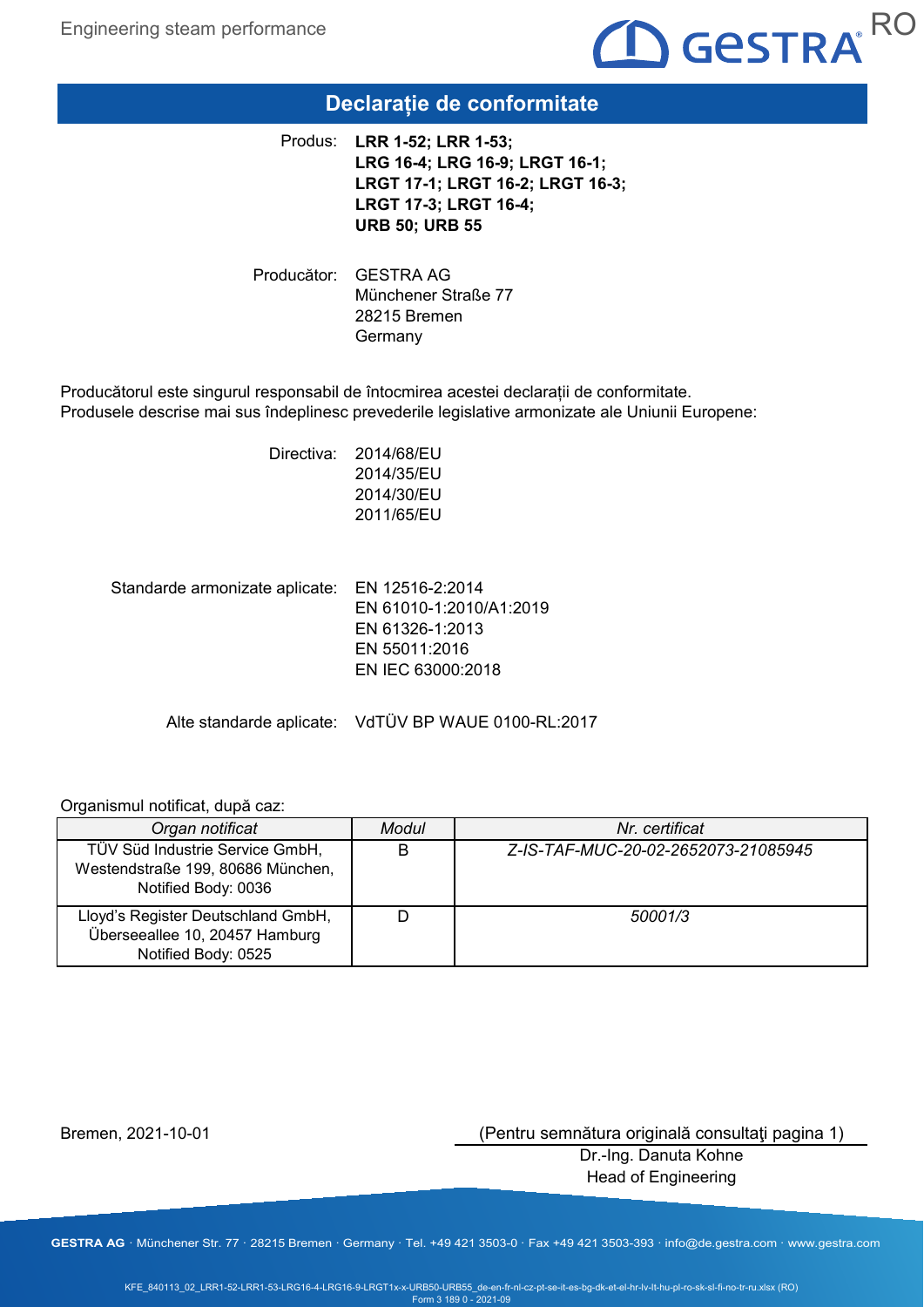

# **EU Vyhlásenie o zhode**

**LRR 1-52; LRR 1-53;**  Výrobok: **LRG 16-4; LRG 16-9; LRGT 16-1; LRGT 17-1; LRGT 16-2; LRGT 16-3; LRGT 17-3; LRGT 16-4; URB 50; URB 55**

Výrobca: GESTRA AG Münchener Straße 77 28215 Bremen **Germany** 

Výhradnú zodpovednosť za vystavenie toho vyhlásenia o zhode znáša výrobca. Vyššie popísané výrobky spĺňajú platné harmonizačné predpisy Európskej únie:

> Smernica: 2014/68/EU 2014/35/EU 2014/30/EU 2011/65/EU

Použité harmonizované normy: EN 12516-2:2014 EN 61010-1:2010/A1:2019 EN 61326-1:2013 EN 55011:2016 EN IEC 63000:2018

Ďalšie použité normy: VdTÜV BP WAUE 0100-RL:2017

#### Prípadne notifikovaná osoba:

| Notifikovaná osoba                                                                          | Modul | Certifikát č.                       |
|---------------------------------------------------------------------------------------------|-------|-------------------------------------|
| TÜV Süd Industrie Service GmbH,<br>Westendstraße 199, 80686 München,<br>Notified Body: 0036 | B     | Z-IS-TAF-MUC-20-02-2652073-21085945 |
| Lloyd's Register Deutschland GmbH,<br>Überseeallee 10, 20457 Hamburg<br>Notified Body: 0525 |       | 50001/3                             |

Bremen, 2021-10-01

(Originálny podpis pozri strana 1)

Dr.-Ing. Danuta Kohne Head of Engineering

**GESTRA AG** · Münchener Str. 77 · 28215 Bremen · Germany · Tel. +49 421 3503-0 · Fax +49 421 3503-393 · info@de.gestra.com · www.gestra.com

KFE\_840113\_02\_LRR1-52-LRR1-53-LRG16-4-LRG16-9-LRGT1x-x-URB50-URB55\_de-en-fr-nl-cz-pt-se-it-es-bg-dk-et-el-hr-lv-lt-hu-pl-ro-sk-sl-fi-no-tr-ru.xlsx (SK) Form 3 189 0 - 2021-09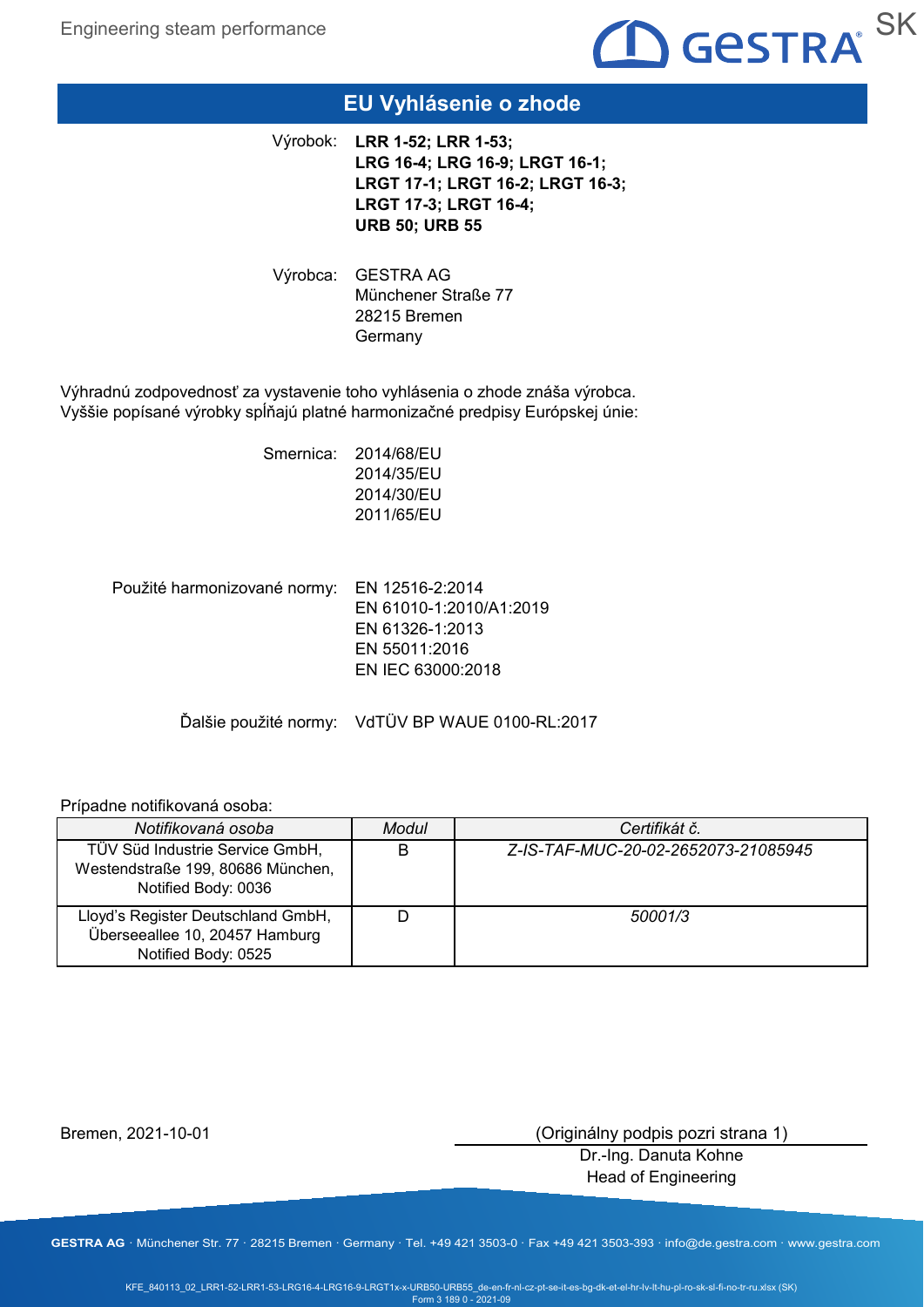

# **ES Izjava o skladnosti**

**LRR 1-52; LRR 1-53;**  Izdelek: **LRG 16-4; LRG 16-9; LRGT 16-1; LRGT 17-1; LRGT 16-2; LRGT 16-3; LRGT 17-3; LRGT 16-4; URB 50; URB 55**

Proizvajalec: GESTRA AG Münchener Straße 77 28215 Bremen **Germany** 

Za izdajo te izjave o skladnosti je odgovoren izključno proizvajalec. Zgoraj opisani izdelki so v skladu z veljavno usklajevalno zakonodajo Evropske unije:

> Direktiva: 2014/68/EU 2014/35/EU 2014/30/EU 2011/65/EU

Uporabljeni harmonizirani standardi: EN 12516-2:2014

EN 61010-1:2010/A1:2019 EN 61326-1:2013 EN 55011:2016 EN IEC 63000:2018

Uporabljeni dodatni standardi: VdTÜV BP WAUE 0100-RL:2017

### Where applicable, the notified body:

| Priglašeni organ                                                                            | Modul | St. certifikata                     |
|---------------------------------------------------------------------------------------------|-------|-------------------------------------|
| TÜV Süd Industrie Service GmbH,<br>Westendstraße 199, 80686 München,<br>Notified Body: 0036 | B     | Z-IS-TAF-MUC-20-02-2652073-21085945 |
| Lloyd's Register Deutschland GmbH,<br>Überseeallee 10, 20457 Hamburg<br>Notified Body: 0525 |       | 50001/3                             |

Bremen, 2021-10-01

(Originalni podpis glejte na strani 1)

Dr.-Ing. Danuta Kohne Head of Engineering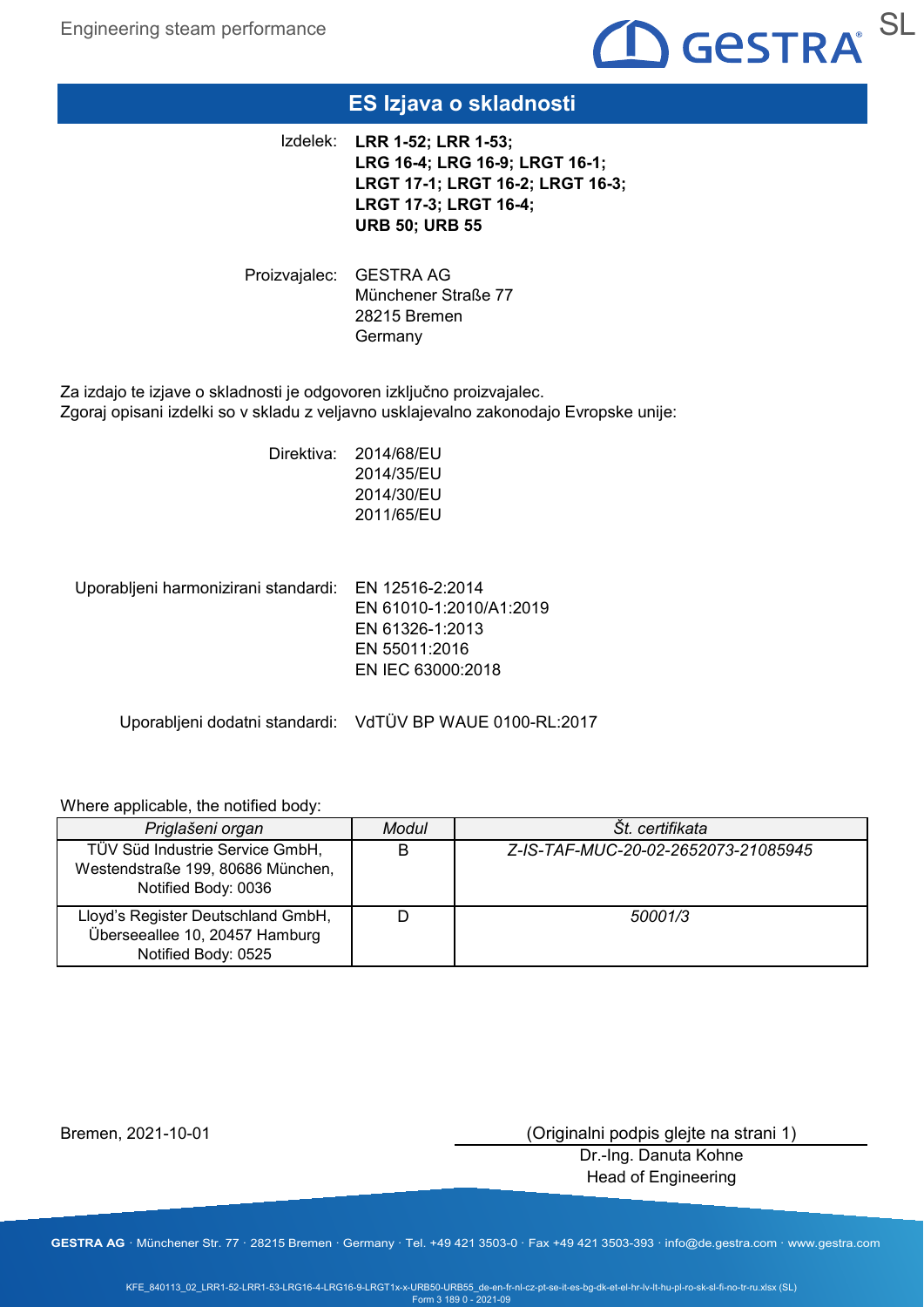

### **EU-vaatimustenmukaisuusvakuutus**

**LRR 1-52; LRR 1-53;**  Tuote: **LRG 16-4; LRG 16-9; LRGT 16-1; LRGT 17-1; LRGT 16-2; LRGT 16-3; LRGT 17-3; LRGT 16-4; URB 50; URB 55**

Valmistaja: GESTRA AG Münchener Straße 77 28215 Bremen Germany

Tämän vaatimustenmukaisuusvakuutuksen laatimisesta vastaa yksinomaan valmistaja. Yllä mainitut tuotteet täyttävät Euroopan Unionin yhdenmukaistamislainsäädännön vaatimukset:

> Direktiivi: 2014/68/EU 2014/35/EU 2014/30/EU 2011/65/EU

Sovelletut yhdenmukaistetut EN 12516-2:2014 standardit: EN 61010-1:2010/A1:2019 EN 61326-1:2013 EN 55011:2016 EN IEC 63000:2018

Sovelletut muut standardit: VdTÜV BP WAUE 0100-RL:2017

### Mahdollisesti ilmoitettu laitos:

| <i>Ilmoitettu laitos</i>                                                                    | Moduuli | Sertifikaatin nro                   |
|---------------------------------------------------------------------------------------------|---------|-------------------------------------|
| TÜV Süd Industrie Service GmbH,<br>Westendstraße 199, 80686 München,<br>Notified Body: 0036 | B       | Z-IS-TAF-MUC-20-02-2652073-21085945 |
| Lloyd's Register Deutschland GmbH,<br>Überseeallee 10, 20457 Hamburg<br>Notified Body: 0525 |         | 50001/3                             |

Bremen, 2021-10-01

(Alkuperäinen allekirjoitus ks. sivu 1)

Dr.-Ing. Danuta Kohne Head of Engineering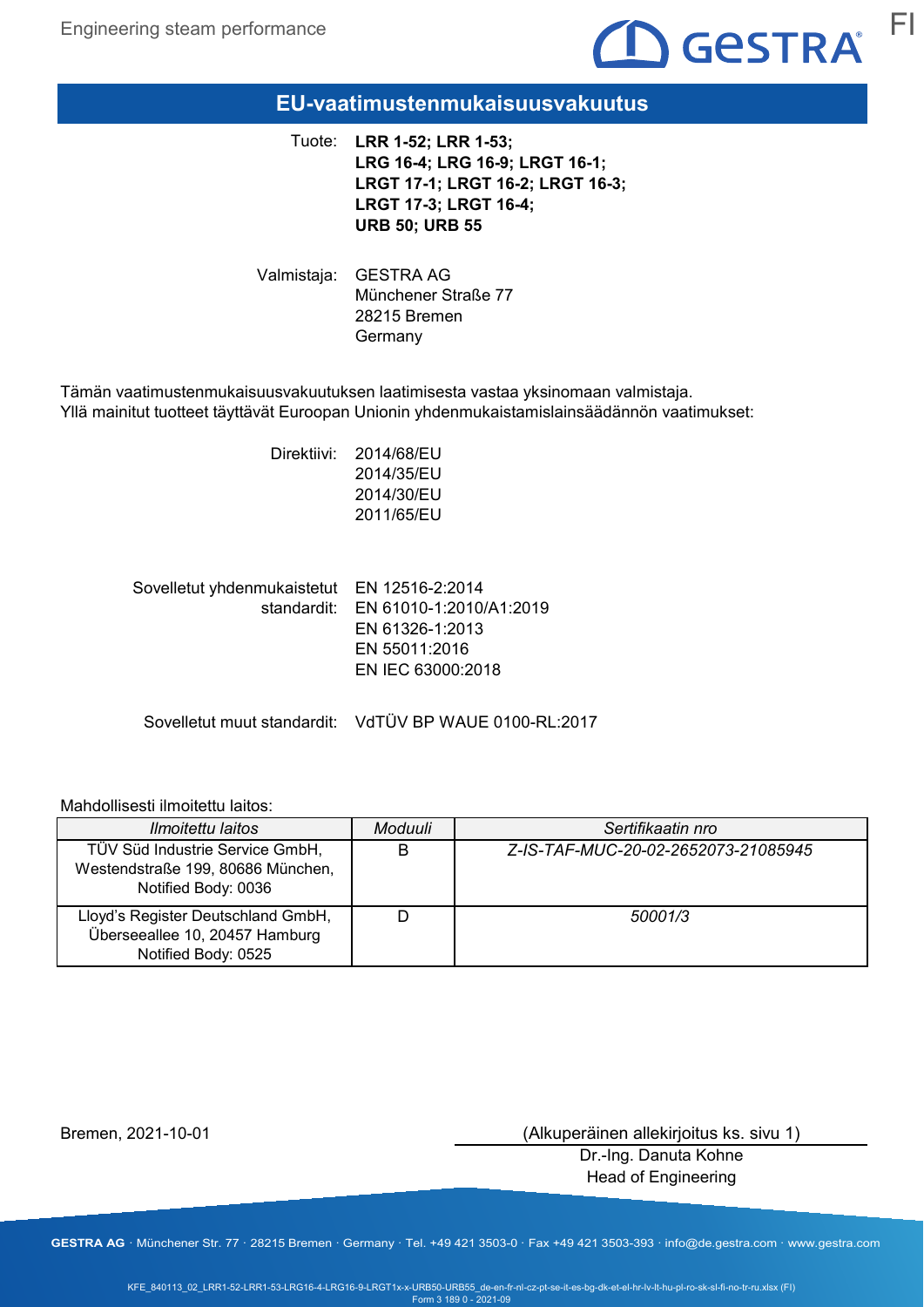

### **EU-försäkran om överensstämmelse**

**LRR 1-52; LRR 1-53;**  Produkt: **LRG 16-4; LRG 16-9; LRGT 16-1; LRGT 17-1; LRGT 16-2; LRGT 16-3; LRGT 17-3; LRGT 16-4; URB 50; URB 55**

Tillverkare: GESTRA AG Münchener Straße 77 28215 Bremen Germany

Tillverkaren bär ensam ansvaret för utfärdandet av den här försäkran om överensstämmelse. De ovan beskrivna produkterna uppfyller den Europeiska Unionens tillämpliga harmoniseringsrättsföreskrifter:

> Direktiv: 2014/68/EU 2014/35/EU 2014/30/EU 2011/65/EU

Tillämpade harmoniserade EN 12516-2:2014 standarder: EN 61010-1:2010/A1:2019 EN 61326-1:2013 EN 55011:2016 EN IEC 63000:2018

Övriga tillämpade standarder: VdTÜV BP WAUE 0100-RL:2017

#### Eventuellt ackrediterat provningsorgan:

| Ackrediterat provningsorgan                                                                 | Modul | Certifikatsnummer                   |
|---------------------------------------------------------------------------------------------|-------|-------------------------------------|
| TÜV Süd Industrie Service GmbH,<br>Westendstraße 199, 80686 München,<br>Notified Body: 0036 | B     | Z-IS-TAF-MUC-20-02-2652073-21085945 |
| Lloyd's Register Deutschland GmbH,<br>Überseeallee 10, 20457 Hamburg<br>Notified Body: 0525 |       | 50001/3                             |

Bremen, 2021-10-01

(Originalunderskrift se sidan 1)

Dr.-Ing. Danuta Kohne Head of Engineering

**GESTRA AG** · Münchener Str. 77 · 28215 Bremen · Germany · Tel. +49 421 3503-0 · Fax +49 421 3503-393 · info@de.gestra.com · www.gestra.com

KFE\_840113\_02\_LRR1-52-LRR1-53-LRG16-4-LRG16-9-LRGT1x-x-URB50-URB55\_de-en-fr-nl-cz-pt-se-it-es-bg-dk-et-el-hr-lv-lt-hu-pl-ro-sk-sl-fi-no-tr-ru.xlsx (SV) Form 3 189 0 - 2021-09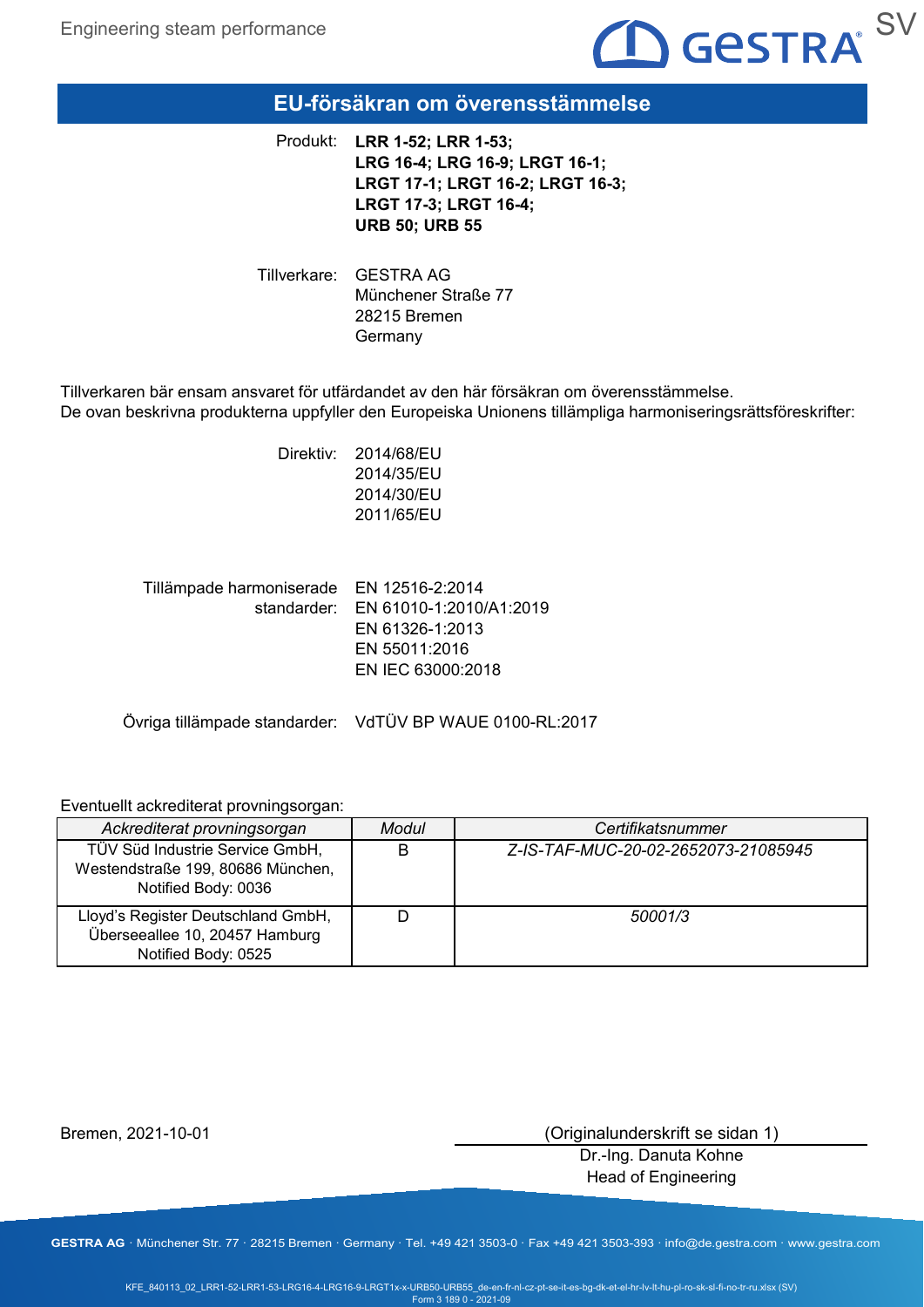

### **EU-samsvarserklæring**

**LRR 1-52; LRR 1-53;**  Produkt: **LRG 16-4; LRG 16-9; LRGT 16-1; LRGT 17-1; LRGT 16-2; LRGT 16-3; LRGT 17-3; LRGT 16-4; URB 50; URB 55**

Produsent: GESTRA AG Münchener Straße 77 28215 Bremen **Germany** 

Produsenten har eneansvaret for å utstede denne samsvarserklæringen. Produktene beskrevet ovenfor oppfyller den relevante harmoniseringslovgivningen i EU:

> Direktiv: 2014/68/EU 2014/35/EU 2014/30/EU 2011/65/EU

Anvendte harmoniserte standarder: EN 12516-2:2014 EN 61010-1:2010/A1:2019 EN 61326-1:2013 EN 55011:2016 EN IEC 63000:2018

Andre anvendte standarder: VdTÜV BP WAUE 0100-RL:2017

#### Hvis relevant, skal det meldte organet:

| Underrettet                                                                                 | Module | Modul                               |
|---------------------------------------------------------------------------------------------|--------|-------------------------------------|
| TÜV Süd Industrie Service GmbH,<br>Westendstraße 199, 80686 München,<br>Notified Body: 0036 | B      | Z-IS-TAF-MUC-20-02-2652073-21085945 |
| Lloyd's Register Deutschland GmbH,<br>Überseeallee 10, 20457 Hamburg<br>Notified Body: 0525 |        | 50001/3                             |

Bremen, 2021-10-01

(Original-signatur, se side 1)

Dr.-Ing. Danuta Kohne Head of Engineering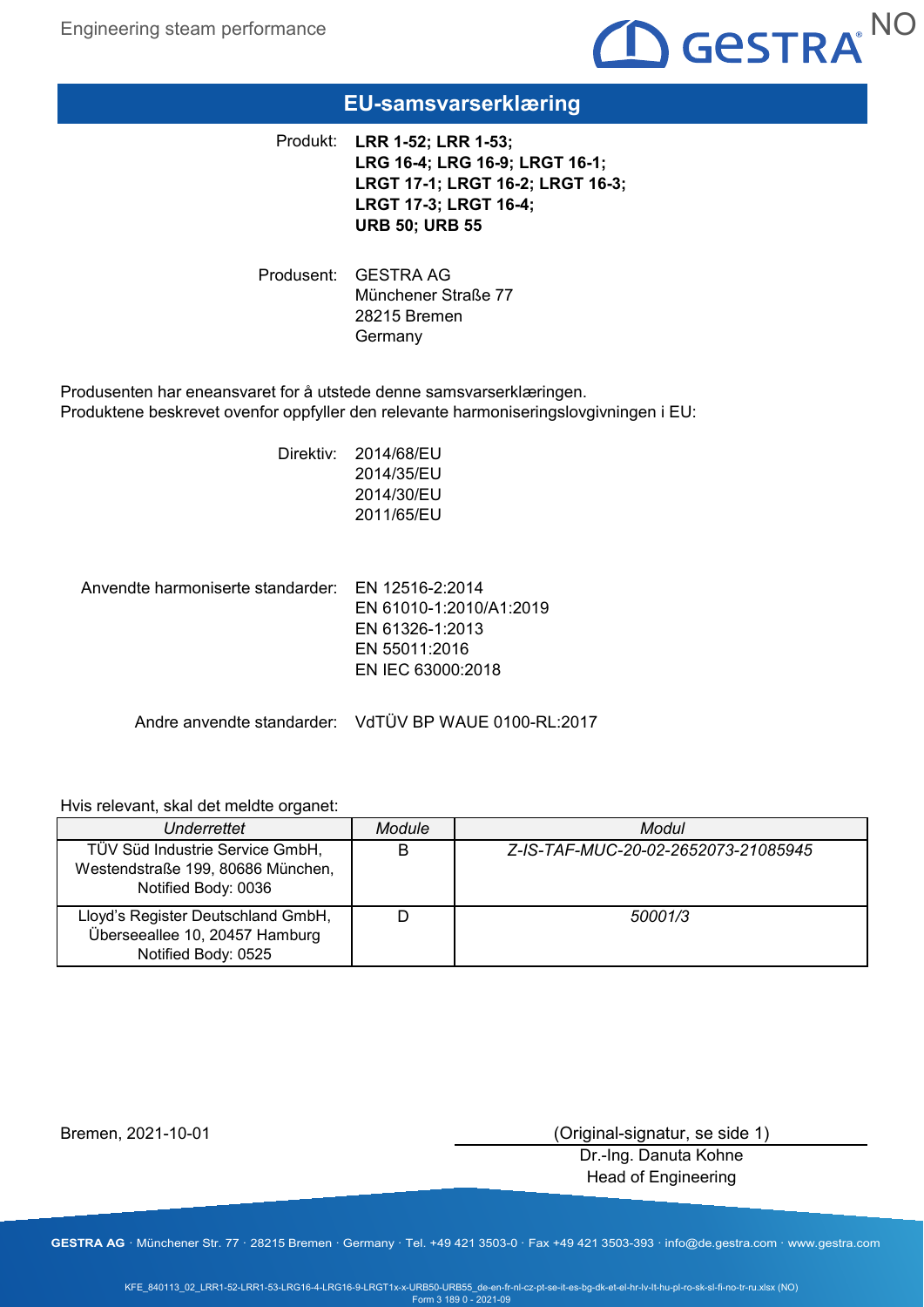

# **AB Uygunluk beyanı**

**LRR 1-52; LRR 1-53;**  Ürün: **LRG 16-4; LRG 16-9; LRGT 16-1; LRGT 17-1; LRGT 16-2; LRGT 16-3; LRGT 17-3; LRGT 16-4; URB 50; URB 55**

Uretici: GESTRA AG Münchener Straße 77 28215 Bremen Germany

İşbu uygunluk beyanının düzenlenmesinin tüm sorumluluğu sadece üreticiye aittir. Yukarıda tarif edilen ürünler, Avrupa Birliği'nin ilgili uyum mevzuatına uygundur:

> Direktif: 2014/68/EU 2014/35/EU 2014/30/EU 2011/65/EU

Uygulanmış uyumlaştırılmış EN 12516-2:2014 standartlar: EN 61010-1:2010/A1:2019 EN 61326-1:2013 EN 55011:2016 EN IEC 63000:2018

Uygulanmış diğer standartlar: VdTÜV BP WAUE 0100-RL:2017

### Duruma göre bilgilendirilen merci:

| Bilgilendirilen merci                                                                       | Modül | Sertifika no.                       |
|---------------------------------------------------------------------------------------------|-------|-------------------------------------|
| TÜV Süd Industrie Service GmbH,<br>Westendstraße 199, 80686 München,<br>Notified Body: 0036 | B     | Z-IS-TAF-MUC-20-02-2652073-21085945 |
| Lloyd's Register Deutschland GmbH,<br>Überseeallee 10, 20457 Hamburg<br>Notified Body: 0525 |       | 50001/3                             |

Bremen, 2021-10-01

(Orijinal imza için bakınız sayfa 1)

Dr.-Ing. Danuta Kohne Head of Engineering

**GESTRA AG** · Münchener Str. 77 · 28215 Bremen · Germany · Tel. +49 421 3503-0 · Fax +49 421 3503-393 · info@de.gestra.com · www.gestra.com

KFE\_840113\_02\_LRR1-52-LRR1-53-LRG16-4-LRG16-9-LRGT1x-x-URB50-URB55\_de-en-fr-nl-cz-pt-se-it-es-bg-dk-et-el-hr-lv-lt-hu-pl-ro-sk-sl-fi-no-tr-ru.xlsx (TR) Form 3 189 0 - 2021-09